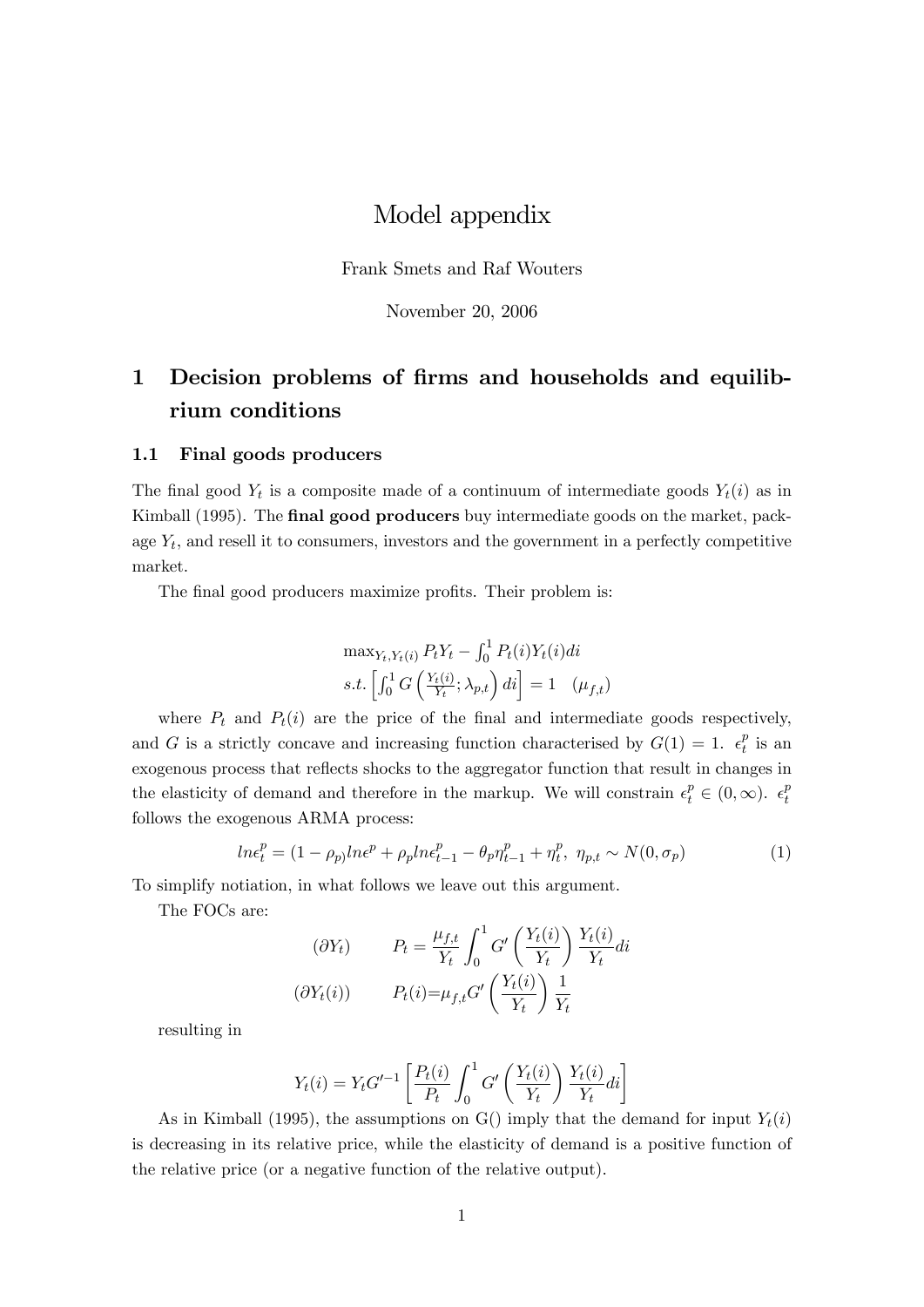#### 1.2 Intermediate goods producers

Intermediate good producer  $i$  uses the following technology:

$$
Y_t(i) = \varepsilon_t^a K_t^s(i)^\alpha \left[ \gamma^t L_t(i) \right]^{1-\alpha} - \gamma^t \Phi \tag{2}
$$

where  $K_t^s(i)$  is capital services used in production,  $L_t(i)$  is aggregate labour input and  $\Phi$  is a fixed cost.  $\gamma^t$  respresents the labour-augmenting deterministic growth rate in the economy and  $\varepsilon_t^a$  is total factor productivity and follows the process:

$$
ln\varepsilon_t^a = (1 - \rho_z)ln\varepsilon^a + \rho_z ln\varepsilon_{t-1}^a + \eta_t^a, \ \eta_t^a \sim N(0, \sigma_a)
$$
 (3)

The firm's profit is given by:

$$
P_t(i)Y_t(i) - W_t L_t(i) - R_t^k K_t(i).
$$

where  $W_t$  is the aggregate nominal wage rate and  $R_t^k$  is the rental rate on capital. Cost minimization yields the conditions:

$$
(\partial L_t(i)) : \Theta_t(i)\gamma^{(1-\alpha)t}(1-\alpha)\varepsilon_t^a K_t^s(i)^{\alpha} L_t(i)^{-\alpha} = W_t
$$
\n<sup>(4)</sup>

$$
(\partial K_t^s(i)) : \Theta_t(i) \gamma^{(1-\alpha)t} \alpha \varepsilon_t^a K_t^s(i)^{\alpha-1} L_t(i)^{1-\alpha} = R_t^k
$$
\n
$$
(5)
$$

where  $\Theta_t(i)$  is the Lagrange multiplier associated with the production function and equals marginal cost  $MC_t$ .

Combining these FOCs and noting that the capital-labour ratio is equal across firms implies:

$$
K_t^s = \frac{\alpha}{1 - \alpha} \frac{W_t}{R_t^k} L_t \tag{6}
$$

The marginal cost  $MC_t$  is the same for all firms and equal to:

$$
MC_t = \alpha^{-\alpha} (1 - \alpha)^{-(1 - \alpha)} W_t^{1 - \alpha} R_t^k {\alpha} \gamma^{-(1 - \alpha)t} (\varepsilon_t^a)^{-1}
$$

Under Calvo pricing with partial indexation, the optimal price set by the firm that is allowed to re-optimise results from the following optimisation problem:

$$
\max_{\tilde{P}_t(i)} E_t \sum_{s=0}^{\infty} \xi_p^s \frac{\beta^s \Xi_{t+s} P_t}{\Xi_t P_{t+s}} \left[ \tilde{P}_t(i) (\Pi_{l=1}^s \pi_{t+l-1}^{t_p} \pi_*^{1-t_p}) - MC_{t+s} \right] Y_{t+s}(i)
$$
  
s.t.  $Y_{t+s}(i) = Y_{t+s} G'^{-1} \left( \frac{P_t(i) X_{t,s}}{P_{t+s}} \tau_{t+s} \right)$ 

where  $P_t(i)$  is the newly set price,  $\xi_p$  is the Calvo probability of being allowed to optimise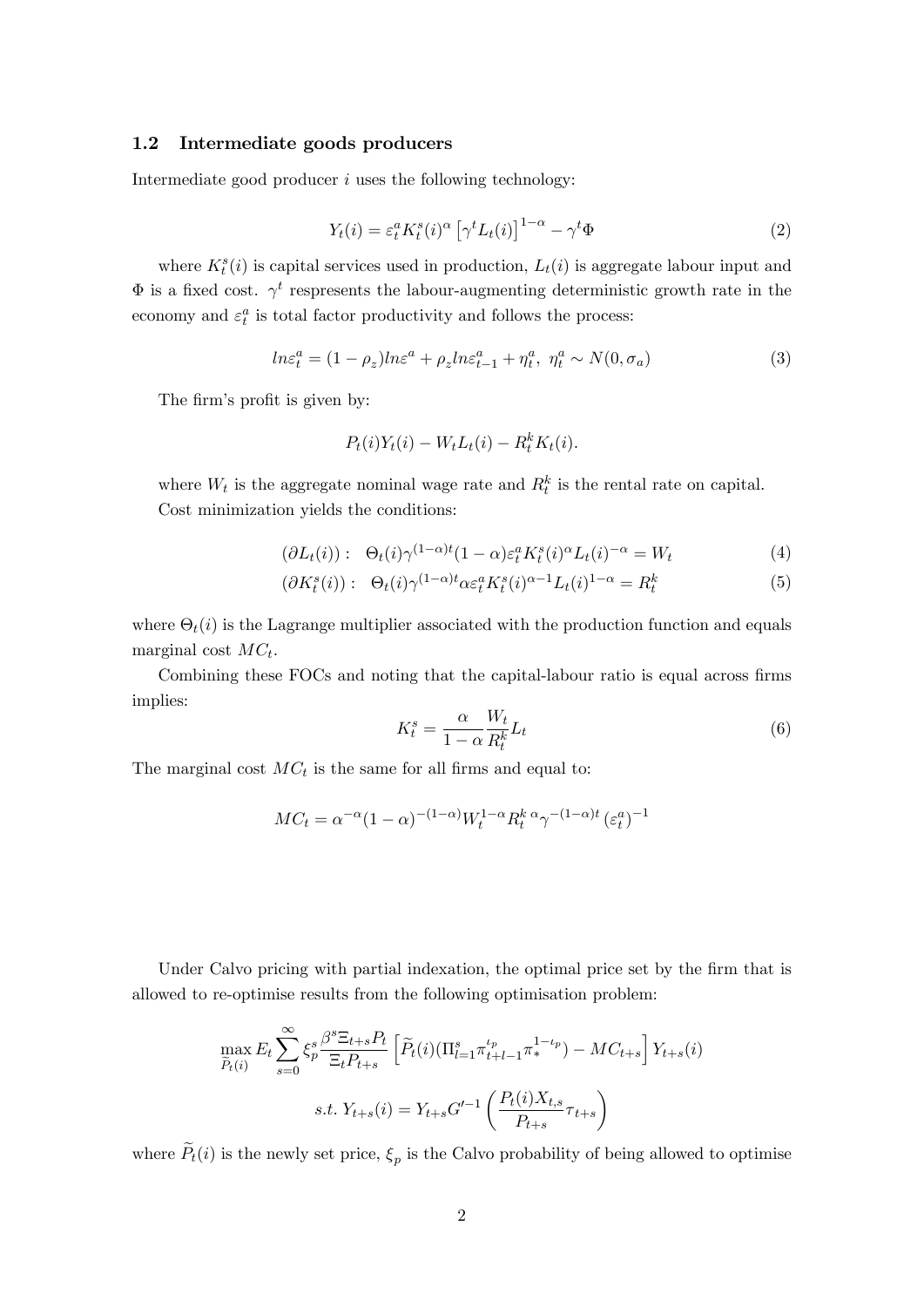one's price,  $\pi_t$  is inflation defined as  $\pi_t = P_t/P_{t-1}$ ,  $\left[\frac{\beta^s \Xi_{t+s} P_t}{\Xi_t P_{t+s}}\right]$  $\left[ \frac{\Sigma_{t+s} P_t}{\Xi_t P_{t+s}} \right]$  is the nominal discount factor for firms (which equals the discount factor for the households that are the final owners of the firms),  $\tau_t = \int_0^1 G' \left( \frac{Y_t(i)}{Y_t} \right)$  $Y_t$  $Y_t(i)$  $\frac{t(t)}{Y_t}$ di and

$$
X_{t,s} = \left\{ \begin{array}{c} 1 \text{ for } s = 0 \\ (\Pi_{l=1}^s \pi_{t+l-1}^{t_p} \pi_*^{1-t_p}) \text{ for } s = 1, ..., \infty \end{array} \right\}
$$

The first-order condition is given by:

$$
E_t \sum_{s=0}^{\infty} \xi_p^s \frac{\beta^s \Xi_{t+s} P_t}{\Xi_t P_{t+s}} Y_{t+s}(i) \left[ X_{t,s} \widetilde{P}_t(i) + \left( \widetilde{P}_t(i) X_{t,s} - MC_{t+s} \right) \frac{1}{G'^{-1}(z_{t+s})} \frac{G'(x_{t+s})}{G''(x_{t+s})} \right] = 0
$$
\n(7)

where  $x_t = G'^{-1}(z_t)$  and  $z_t = \frac{P_t(i)}{P_t}$  $\frac{t(t)}{P_t}\tau_t.$ 

The aggregate price index is in this case given by:

$$
P_t = (1 - \xi_p) P_t(i) G'^{-1} \left[ \frac{P_t(i)\tau_t}{P_t} \right] + \xi_p \pi_{t-1}^{\iota_p} \pi_*^{1-\iota_p} P_{t-1} G'^{-1} \left[ \frac{\pi_{t-1}^{\iota_p} \pi_*^{1-\iota_p} P_{t-1} \tau_t}{P_t} \right] \tag{8}
$$

#### 1.3 Households

Household j chooses consumption  $C_t(j)$ , hours worked  $L_t(j)$ , bonds  $B_t(j)$ , investment  $I_t(j)$  and capital utilisation  $Z_t(j)$ , so as to maximise the following objective function:

$$
E_t \sum_{s=0}^{\infty} \beta^s \left[ \frac{1}{1 - \sigma_c} (C_{t+s}(j) - \lambda C_{t+s-1})^{1 - \sigma_c} \right] \exp \left( \frac{\sigma_c - 1}{1 + \sigma_t} L_{t+s}(j)^{1 + \sigma_t} \right)
$$

subject to the budget constraint:

$$
C_{t+s}(j) + I_{t+s}(j) + \frac{B_{t+s}(j)}{\varepsilon_t^b R_{t+s} P_{t+s}} - T_{t+s}
$$
\n
$$
\leq \frac{B_{t+s-1}(j)}{P_{t+s}} + \frac{W_{t+s}^h(j)L_{t+s}(j)}{P_{t+s}} + \frac{R_{t+s}^k Z_{t+s}(j)K_{t+s-1}(j)}{P_{t+s}} - a(Z_{t+s}(j))K_{t+s-1}(j) + \frac{Div_{t+s}}{P_{t+s}}
$$
\n
$$
(9)
$$

and the capital accumulation equation:

$$
K_{t}(j) = (1 - \delta)_{t-1}(j) + \varepsilon_{t}^{i} \left[ 1 - S\left(\frac{I_{t}(j)}{I_{t-1}(j)}\right) \right] I_{t}(j)
$$

There is external habit formation captured by the parameter  $\lambda$ . The one-period bond is expressed on a discount basis.  $\varepsilon_t^b$  is an exogenous premium in the return to bonds, which might reflect inefficiencies in the financial sector leading to some premium on the deposit rate versus the risk free rate set by the central bank, or a risk premium that households require to hold the one period bond.  $\varepsilon_t^b$  follows the stochastic process:

$$
ln \varepsilon_t^b = \rho_b \ln \varepsilon_{t-1}^b + \eta_t^b, \eta_t^b \sim N(0, \sigma_b)
$$
\n(10)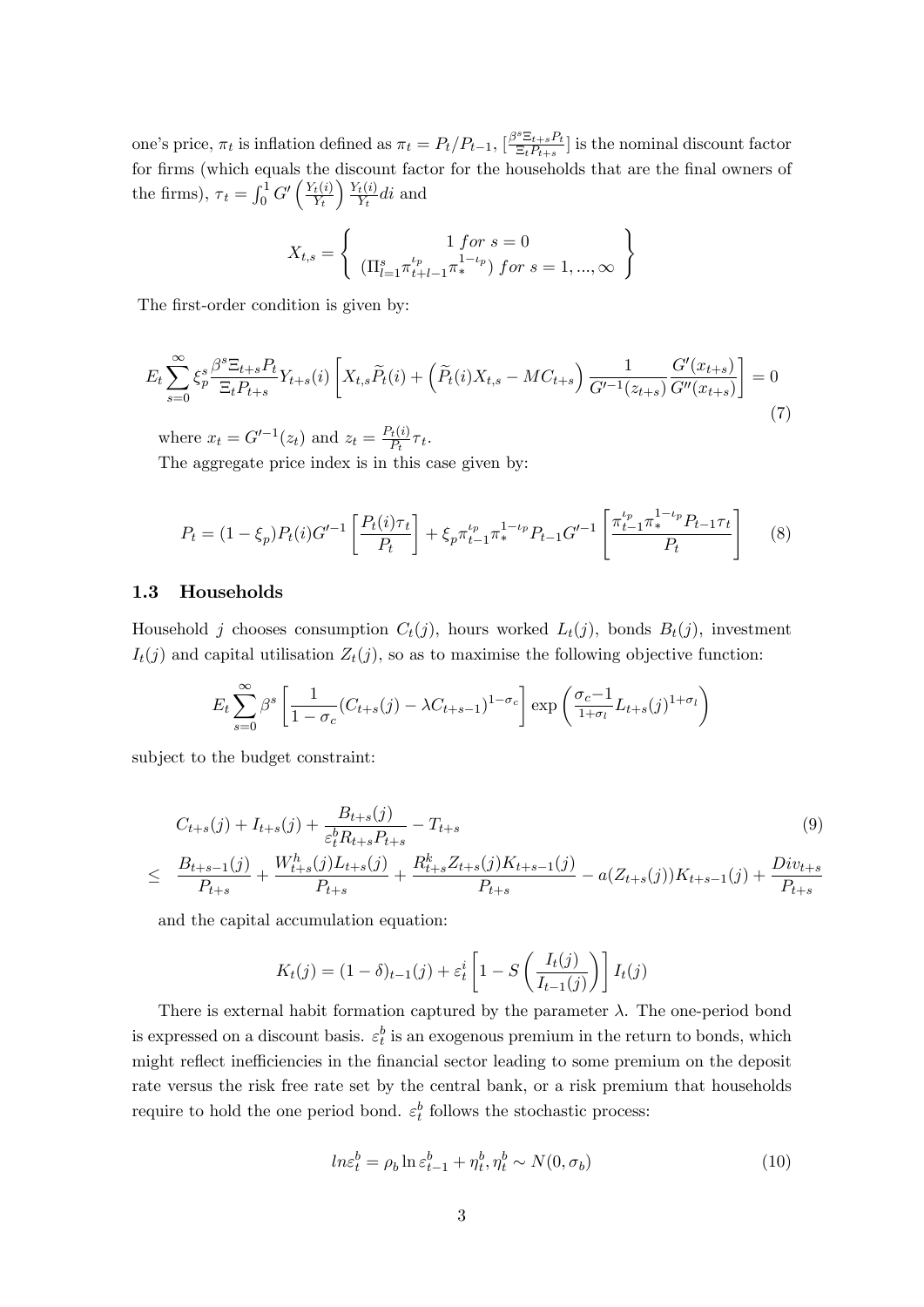$\delta$  is the depreciation rate,  $S(\cdot)$  is the adjustment cost function, with  $S(\gamma) = 0$ ,  $S'(\gamma) = 0$ ,  $S''(\cdot) > 0$ , and  $\varepsilon_t^i$  is a stochastic shock to the price of investment relative to consumption goods and follows an exogenous process:

$$
ln \varepsilon_t^i = \rho_i \ln \varepsilon_{t-1}^i + \eta_t^i, \eta_t^i \sim N(0, \sigma_i)
$$
\n(11)

 $T_{t+s}$  are lump sum taxes or subsidies and  $Div_t$  are the dividends distributed by the labour unions.

Finally, households choose the utilitsation rate of capital. The amount of effective capital that households can rent to the firms is:

$$
K_t^s(j) = Z_t(j)K_{t-1}(j)
$$
\n(12)

The income from renting capital services is  $R_t^k Z_t(j)K_{t-1}(j)$ , while the cost of changing capital utilisation is  $P_t a(Z_t(j))K_{t-1}(j)$ .

In equilibrium households will make the same choices for consumption, hours worked, bonds, investment and capital utilization. The first-order conditions for consumption, hours worked, bond holdings, investment, capital and capital utilisation can be written as (dropping the j index):

$$
(\partial C_t) \qquad \Xi_t = \exp\left(\frac{\sigma_c - 1}{1 + \sigma_l} L_t(j)^{1 + \sigma_l}\right) (C_t - \lambda C_{t-1})^{-\sigma_c}
$$

$$
\partial L_t) \qquad \left[\frac{1}{1 - \sigma_c} (C_t - h C_{t-1})^{1 - \sigma_c}\right] \exp\left(\frac{\sigma_c - 1}{1 + \sigma_l} L_t^{1 + \sigma_l}\right) (\sigma_c - 1) L_t^{\sigma_l} = -\Xi_t \frac{W_t^h}{P_t}
$$

$$
(\partial B_t) \qquad \Xi_t = \beta \varepsilon_t^h R_t E_t \left[\frac{\Xi_{t+1}}{\pi_{t+1}}\right]
$$

 $($ 

$$
(\partial I_t) \qquad \Xi_t \ = \ \Xi_t^k \varepsilon_t^i \left( 1 - S(\frac{I_t}{I_{t-1}}) - S'(\frac{I_t}{I_{t-1}}) \frac{I_t}{I_{t-1}} \right) + \beta E_t \left[ \Xi_{t+1}^k \varepsilon_{t+1}^i S'(\frac{I_{t+1}}{I_t}) (\frac{I_{t+1}}{I_t})^2 \right]
$$
(13)

$$
(\partial \bar{K}_t) \qquad \Xi_t^k \ = \ \beta E_t \left[ \Xi_{t+1} \left( \frac{R_{t+1}^k}{P_{t+1}} Z_{t+1} - a(Z_{t+1}) \right) + \Xi_{t+1}^k (1 - \delta) \right] \tag{14}
$$

$$
(\partial u_t) \qquad \frac{R_t^k}{P_t} \quad = \quad a'(Z_t) \tag{15}
$$

where  $\Xi_t$  and  $\Xi_t^k$  are the Lagrange multipliers associated with the budget and capital accumulation constraint respectively. Tobin's is  $Q_t = \Xi_t^k / \Xi_t$  and equals one in the absence of adjustment costs.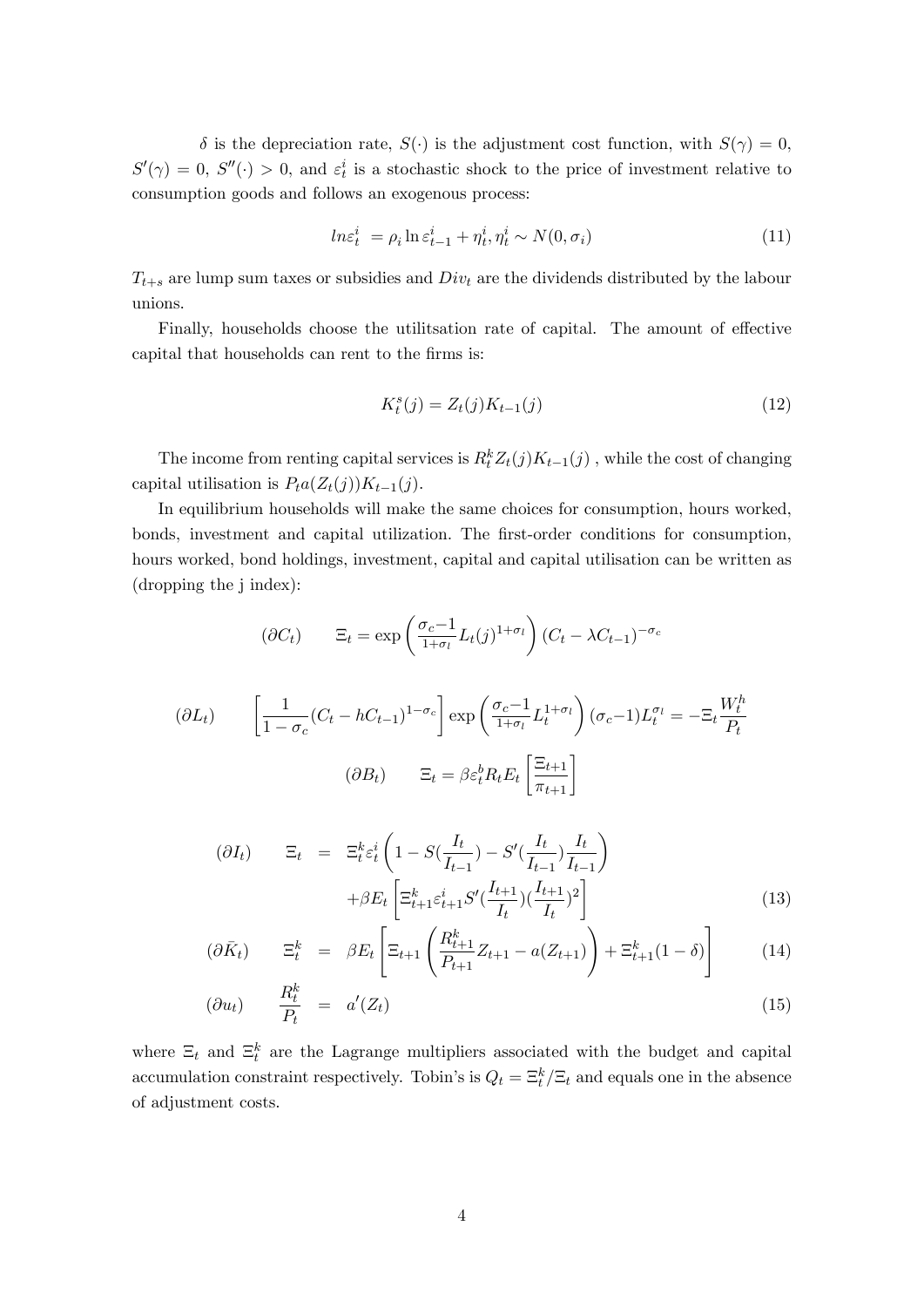#### 1.4 Intermediate labour union sector

Households supply their homogenous labour to an intermediate labour union which differentiates the labour services and sets wages subject to a Calvo schemeiates about the wage with the intermediate labour packers.

Before going into the household's and the union's decision on labour supply and wage setting, more details on the labor market are needed. Labor used by the intermediate goods producers  $L_t$  is a composite:

$$
L_t = \left[ \int_0^1 L_t(l)^{\frac{1}{1+\lambda_{w,t}}} dl \right]^{1+\lambda_{w,t}}.
$$
\n(16)

There are **labor packers** who buy the labor from the unions, package  $L_t$ , and resell it to the intermediate goods producers. Labor packers maximize profits in a perfectly competitive environment. From the FOCs of the labor packers one obtains:

$$
L_t(l) = \left(\frac{W_t(l)}{W_t}\right)^{-\frac{1+\lambda_{w,t}}{\lambda_{w,t}}} L_t
$$
\n(17)

Combining this condition with the zero profit condition one obtains an expression for the wage cost for the intermediate goods producers:

$$
W_t = \left[ \int_0^1 W_t(l)^{\frac{1}{\lambda_{w,t}}} dl \right]^{\lambda_{w,t}}
$$
\n(18)

We assume that  $\lambda_{w,t}$  follows the exogenous ARMA process:

$$
ln\lambda_{w,t} = (1 - \rho_w)ln\lambda_w + \rho_w ln\lambda_{w,t-1} - \theta_w \epsilon_{w,t-1} + \epsilon_{w,t}, \epsilon_{w,t} \sim \dots \tag{19}
$$

Labor packers buy the labour from the unions. The unions are an intermediate between the households and the labor packers. The unions allocate and differentiate the labour services from the households and have market power: they can choose the wage subject to the labour demand equation 17. The household's budget constraint now also contains the dividends of the union distributed to the households:

$$
C_{t+s}(j) + I_{t+s}(j) + \frac{B_{t+s}(j)}{b_t^2 R_{t+s} P_{t+s}} + A_{t+s}(j) - T_{t+s}
$$
  
\n
$$
\leq \frac{B_{t+s-1}(j)}{P_{t+s}} + \frac{W_{t+s}^h(j)L_{t+s}(j)}{P_{t+s}} + \frac{Div_{t+s}}{P_{t+s}} + \frac{R_{t+s}^k u_{t+s}(j)\overline{K}_{t+s-1}(j)}{P_{t+s}} - a(u_{t+s}(j))\overline{K}_{t+s-1}(j)
$$

The household labour supply decision is the same for all households and is given by the following FOC:

$$
\frac{W_t^h}{P_t} = -\frac{\left[\frac{1}{1-\sigma_c}(C_t - hC_{t-1})^{1-\sigma_c}\right] \exp\left(\frac{\sigma_c - 1}{1+\nu_l}L_t^{1+\nu_l}\right)(\sigma_c - 1)L_t^{\nu_l}}{\Xi_t}
$$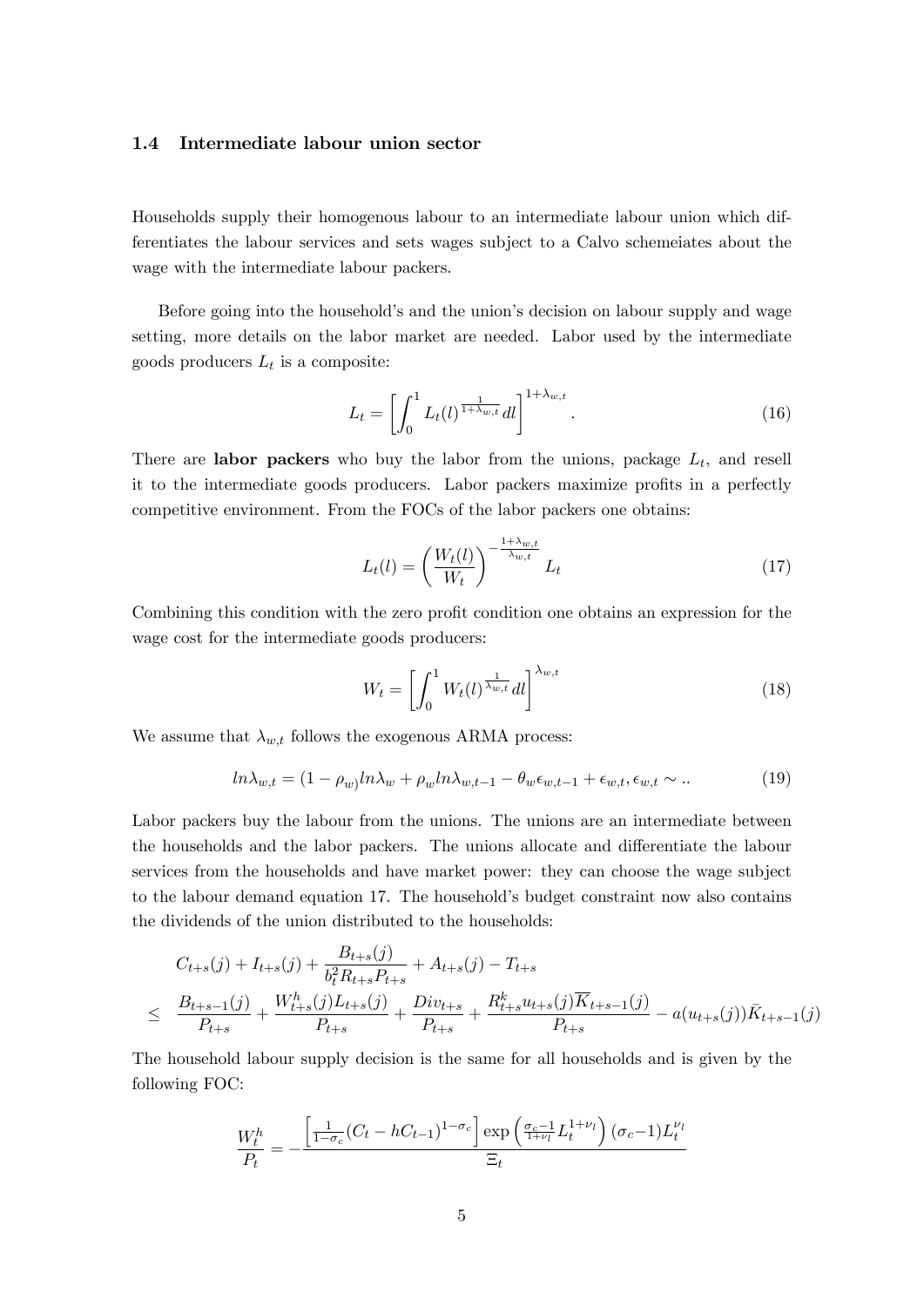The real wage desired by the households here reflects the marginal rate of substitution between leisure and consumption. The marginal disutility of labour is equal accross households and equal to:

$$
U'_{l,t} =
$$

Labour unions take this marginal rate of substitution as the cost of the labour services in their negotiations with the labour packers. The markup above the marginal disutility is distributed to the households. However, the union is also subject to nominal rigidities á la Calvo. Specifically, unions can readjust wages with probability  $1 - \zeta_w$  in each period. For those that cannot adjust wages,  $W_t(l)$  will increase at the determistic growth rate  $\gamma$ and weighted average of the steady state inflation  $\pi_*$  and of last period's inflation  $(\pi_{t-1})$ . For those that can adjust, the problem is to choose a wage  $\tilde{W}_t(l)$  that maximizes the wage income in all states of nature where the union is stuck with that wage in the future:

$$
\max_{\widetilde{W}_t(l)} E_t \sum_{s=0}^{\infty} \zeta_s^s \left[ \frac{\beta^s \Xi_{t+s} P_t}{\Xi_t P_{t+s}} \right] \left[ W_{t+s}(l) - W_{t+s}^h \right] L_{t+s}(l)
$$
\n
$$
\text{and } L_{t+s}(l) = \left( \frac{W_{t+s}(l)}{W_{t+s}} \right)^{-\frac{1+\lambda_{w,t+s}}{\lambda_{w,t+s}}} L_{t+s}
$$
\n
$$
\text{with } W_{t+s}(l) = \widetilde{W}_t(l) \left( \prod_{l=1}^s \gamma \pi_{t+l-1}^{l_w} \pi_*^{1-\iota_w} \right) \text{ for } s = 1, ..., \infty
$$

The first order condition becomes:

$$
\begin{array}{rcl}\n(\partial W_t) & 0 & = & E_t \sum_{s=0}^{\infty} \zeta_w^s \frac{\beta^s \Xi_{t+s} P_t}{\Xi_t P_{t+s}} \left[ (W_{t+s}(l) - W_{t+s}^h) \left( \frac{X_{t,s} \widetilde{W}_t(l)}{W_{t+s}} \right)^{-\frac{1+\lambda_{w,t+s}}{\lambda_{w,t+s}} - 1} \right] \\
& \left. (-\frac{1+\lambda_{w,t+s}}{\lambda_{w,t+s}}) \left( \frac{X_{t,s}}{W_{t+s}} \right) L_{t+s} - X_{t,s} L_{t+s}(l) \right]\n\end{array}
$$

where

$$
X_{t,s} = \left\{ \begin{array}{c} 1 \text{ for } s = 0 \\ (\Pi_{l=1}^s \gamma \pi_{t+l-1}^{tw} \pi_*^{1-\iota_w}) \text{ for } s = 1, ..., \infty \end{array} \right\}
$$

Simplifying by substituting for the individual labour and multiplying with the optimal wage

$$
E_t \sum_{s=0}^{\infty} \zeta_w^s \frac{\beta^s \Xi_{t+s} P_t}{\Xi_t P_{t+s}} \left[ (X_{t,s} \widetilde{W}_t(l) - W_{t+s}^h)(-\frac{1+\lambda_{w,t+s}}{\lambda_{w,t+s}}) L_{t+s}(l) - X_{t,s} \widetilde{W}_t(l) L_{t+s}(l) \right] = 0
$$

or

$$
E_t \sum_{s=0}^{\infty} \zeta_w^s \frac{\beta^s \Xi_{t+s} P_t}{\Xi_t P_{t+s}} L_{t+s}(l) \frac{1}{\lambda_{w,t+s}} \left[ (1 + \lambda_{w,t+s}) W_{t+s}^h - X_{t,s} \widetilde{W}_t(l) \right] = 0 \tag{20}
$$

The aggregate wage expression is

$$
W_t = [(1 - \zeta_w)\widetilde{W}_t^{\frac{1}{\lambda_{w,t}}} + \zeta_w(\gamma \pi_{t-1}^{t_w} \pi_*^{1-t_w} W_{t-1})^{\frac{1}{\lambda_{w,t}}}]^{\lambda_{w,t}}.
$$
\n(21)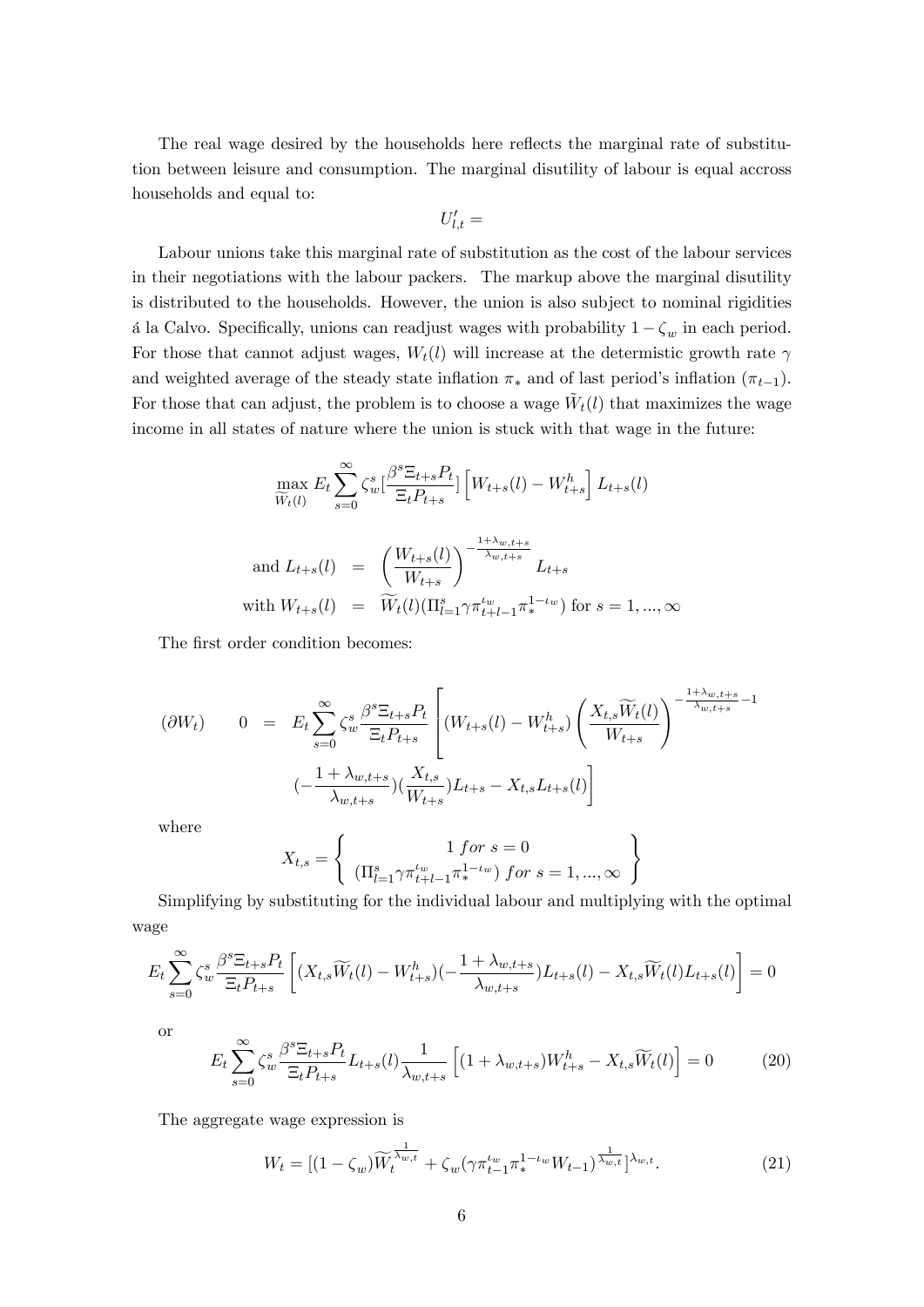#### 1.5 Government Policies

The central bank follows a nominal interest rate rule by adjusting its instrument in response to deviations of inflation and output from their respective target levels:

$$
\frac{R_t}{R^*} = \left(\frac{R_{t-1}}{R^*}\right)^{\rho_R} \left[ \left(\frac{\pi_t}{\pi_*}\right)^{\psi_1} \left(\frac{Y_t}{Y_t^*}\right)^{\psi_2} \right]^{1-\rho_R} \left(\frac{Y_t/Y_{t-1}}{Y_t^*/Y_{t-1}^*}\right)^{\psi_3} r_t \tag{22}
$$

where  $R^*$  is the steady state nominal rate (gross rate) and  $Y_t^*$  is the natural output. The parameter  $\rho_R$  determines the degree of interest rate smoothing. The monetary policy shock  $r_t$  is determined as

$$
lnr_t = \rho_r lnr_{t-1} + \epsilon_{r,t} \tag{23}
$$

The central bank supplies the money demanded by the household to support the desired nominal interest rate.

The government budget constraint is of the form

$$
P_t G_t + B_{t-1} = T_t + \frac{B_t}{R_t}
$$
\n(24)

where  $T_t$  are nominal lump-sum taxes (or subsidies) that also appear in household's budget constraint. Government spending expressed relative to the steady state output path  $g_t = G_t/(Y\gamma^t)$  follows the process:

$$
ln g_t = (1 - \rho_g)ln g + \rho_g ln g_{t-1} + \rho_{ga} ln Z_t - \rho_{ga} ln Z_{t-1} + \epsilon_{g,t}, \epsilon_{g,t} \sim \dots \tag{25}
$$

where we allow for a reaction of government spending to respond on the productivity process. Or a slightly different specification:

$$
ln g_t - \rho_{ga} ln Z_t = (1 - \rho_g) ln g + \rho_g (ln g_{t-1} - \rho_{ga} ln Z_{t-1}) + \epsilon_{g,t}, \epsilon_{g,t} \sim \dots
$$

#### 1.6 The natural output level

The natural output level is defined as the output in the flexible price and wage economy. The question is which shocks need to be taken into account. More in particular the question is whether the markup shocks in prices and wages must be taken into account in the calculation of the natural output level. If the markup shock are not taken into account this will lead to a trade-off problem between output-gap stabilisation and inflation stabilisation. Persistent markup shocks might result in persistent conflicts between the two objectives and therefore in persistent deviations of inflation from the inflation target.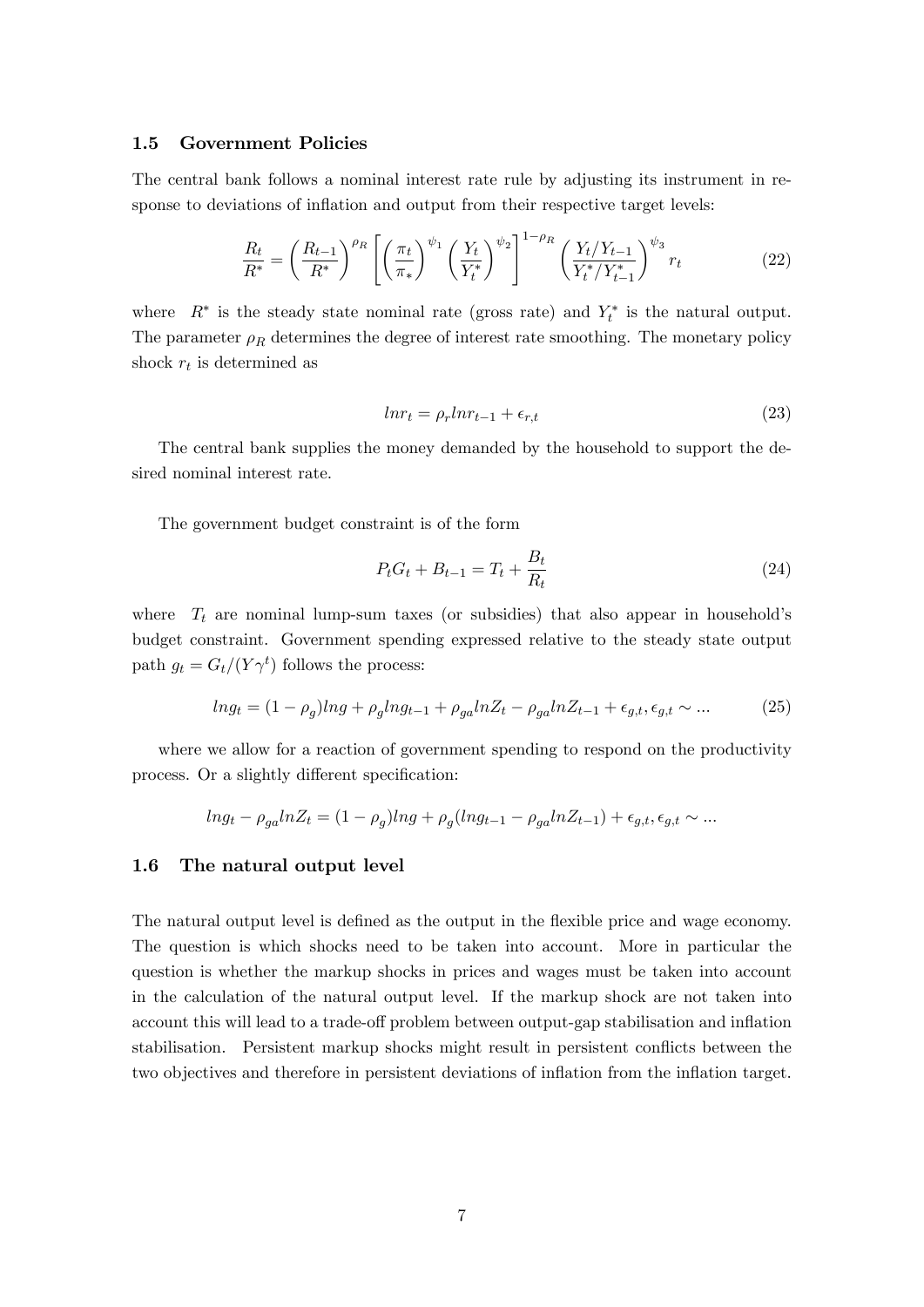#### 1.7 Resource constraints

To obtain the market clearing condition for the Önal goods market Örst integrate the HH budget constraint across households, and combine it with the government budget constraint:

$$
P_t C_t + P_t I_t + P_t G_t \leq \Pi_t + \int W_t(j) L_t(j) d\dot{j} + R_t^k \int K_t(j) d\dot{j} - P_t a(u_t) \int \bar{K}_{t-1}(j) d\dot{j}.
$$

or in case of the labour unions:

$$
P_t C_t + P_t I_t + P_t G_t \le \Pi_t + \int W_t^h(j) L_t(j) d\mathbf{j} + Div_t + R_t^k \int K_t(j) d\mathbf{j} - P_t a(u_t) \int \bar{K}_{t-1}(j) d\mathbf{j}.
$$

Next, realize that

$$
\Pi_t = \int \Pi_t(i)di = \int P_t(i)Y_t(i)di - W_t L_t - R_t^k K_t,
$$

where  $L_t = \int L(i)_t di$  is total labor supplied by the labor packers (and demanded by the firms), and  $K_t = \int K_t(i)di = \int K_t(j)dj$ . Now replace the defintion of  $\Pi_t$  into the HH budget constraint, realize that by the labor and goods' packers' zero profit condition  $W_t L_t = \int W_t(j)L_t(j)dj$ , or  $= \int W_t^h(j)L_t(j)dj + Div_t$  and  $P_tY_t = \int P(i)_tY(i)_tdi$  and obtain:

$$
P_t C_t + P_t I_t + P_t G_t + P_t a(u_t) \overline{K}_{t-1} = P_t Y_t,
$$

or

$$
C_t + I_t + G_t + a(u_t)\bar{K}_{t-1} = Y_t
$$
\n(26)

where  $Y_t$  is defined by eq(1).

In the data we do observe  $Y_t$  and  $L_t$  instead of  $Y_t$  and  $L_t$  where

$$
\overline{Y}_t = \int Y_t(i)di
$$

Starting from eq (), the relationship between output and the aggregate inputs, labor and capital, is:

$$
\overline{Y}_t = \int \left(\frac{P_t(i)}{P_t}\right)^{-\frac{1+\lambda_{p,t}}{\lambda_{p,t}}} Y_t di
$$
\n
$$
= Y_t(P_t)^{\frac{1+\lambda_{p,t}}{\lambda_{p,t}}} \int P_t(i)^{-\frac{1+\lambda_{p,t}}{\lambda_{p,t}}} di
$$
\n
$$
= Y_t(P_t)^{\frac{1+\lambda_{p,t}}{\lambda_{p,t}}} \int P_t(i)^{-\frac{1+\lambda_{p,t}}{\lambda_{p,t}}} di
$$
\n
$$
= Y_t(P_t)^{\frac{1+\lambda_{p,t}}{\lambda_{p,t}}} \overline{P}_t^{-\frac{1+\lambda_{p,t}}{\lambda_{p,t}}}
$$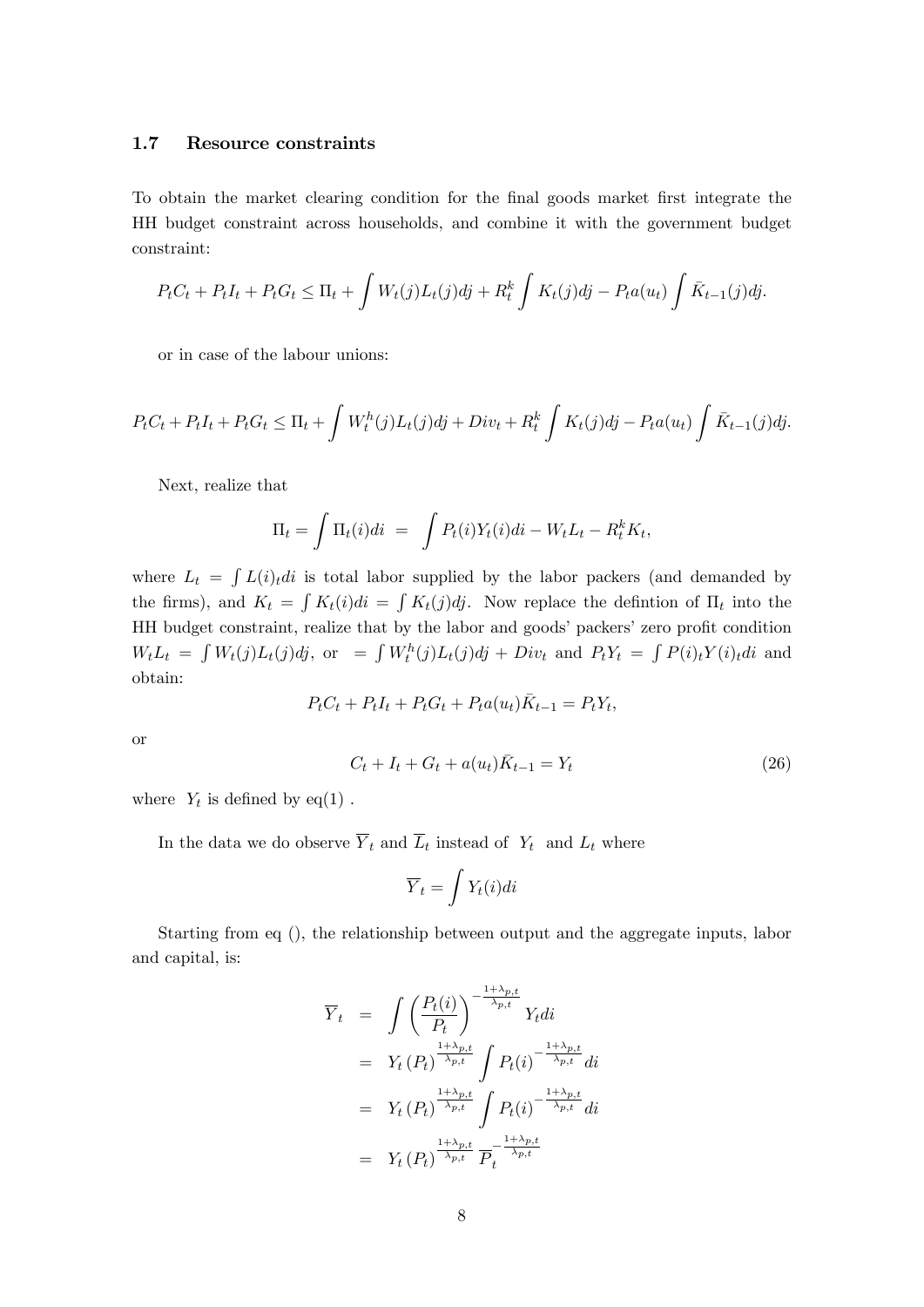where  $P_t =$  $\left[\int P_t(i)^{-\frac{1+\lambda_{p,t}}{\lambda_{p,t}}}di\right]^{-\frac{\lambda_{p,t}}{1+\lambda_p}}$  $1+\lambda_{p,t}$ and

$$
\overline{L}_t = \int L_t(j)dj
$$
\n
$$
= \int \left(\frac{W_t(j)}{W_t}\right)^{-\frac{1+\lambda_{w,t}}{\lambda_{w,t}}} L_t dj
$$
\n
$$
= L_t (W_t)^{\frac{1+\lambda_{w,t}}{\lambda_{w,t}}} \overline{W}_t^{-\frac{1+\lambda_{w,t}}{\lambda_{w,t}}}
$$

where  $W_t =$  $\left[\int W_t(j)^{-\frac{1+\lambda_{w,t}}{\lambda_{w,t}}}dj\right]^{-\frac{\lambda_{w,t}}{1+\lambda_w}}$  $_{1+\lambda_{w,t}}$ 

In the first order approximation the barred concepts will equal the unbarred.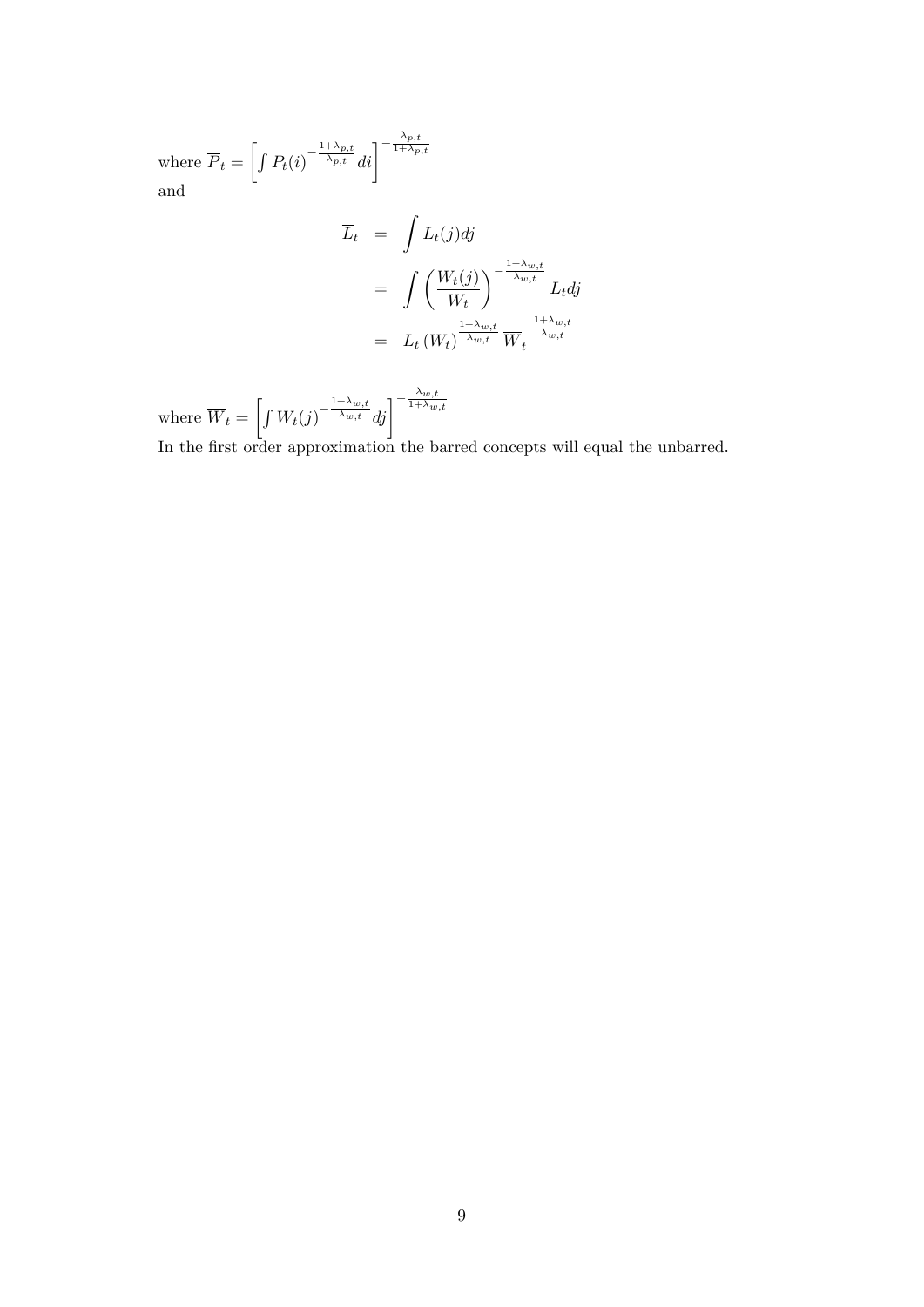#### 1.8 Exogenous Processes

There are seven exogenoues processes in the model:

Technology process:

$$
ln Z_t = (1 - \rho_z)ln Z + \rho_z ln Z_{t-1} + \epsilon_{z,t}
$$

• Investment relative price process:

$$
ln\mu_t = (1 - \rho_\mu)ln\mu + \rho_\mu ln\mu_{t-1} + \epsilon_{\mu,t}
$$

 $\bullet$  Intertemporal preference shifter (financial risk premium process):

$$
ln b_t = (1 - \rho_b) \ln b + \rho_b \ln b_{t-1} + \epsilon_{b,t}
$$

Government spending process:

$$
ln g_t = (1 - \rho_g)ln g + \rho_g ln g_{t-1} + \rho_{ga} ln Z_t - \rho_{ga} ln Z_{t-1} + \epsilon
$$

$$
ln g_t - \rho_{ga} ln Z_t = (1 - \rho_g) ln g + \rho_g (ln g_{t-1} - \rho_{ga} ln Z_{t-1}) + \epsilon_{g,t}
$$

• Monetary Policy Shock:

$$
lnr_t = \rho_r lnr_{t-1} + \epsilon_{r,t}
$$

Price Mark-up shock:

$$
ln \lambda_{p,t} = (1 - \rho_p)ln \lambda_p + \rho_p ln \lambda_{p,t-1} - \theta_p \epsilon_{p,t-1} + \epsilon_{p,t}
$$

• Wage Mark-up shock:  $ln \lambda_{w,t} = (1 - \rho_w) ln \lambda_w + \rho_w ln \lambda_{w,t-1} - \theta_w \epsilon_{w,t-1} + \epsilon_{w,t}$ and where the innovations  $\epsilon$  are distributed as i.i.d. Normal innovations:

$$
\epsilon_{i,t} \sim N(0, \sigma_i)
$$

### 2 Detrending and steady state

#### 2.1 Intermediate goods producers

The model can be deterministic trend  $\gamma$  and nominal variables can be replaced by their real counterparts. Lower case variables represent detrended real variables which can be considered as stationary processes that have a well defined steady state: for instance k

$$
k_t = K_t / \gamma^t, w_t = W_t / (P_t \gamma^t), r_t^k = R_t^k / P_t, \xi_t = \Xi_t \gamma^{\sigma_c t}
$$

The aggregate production function 2 becomes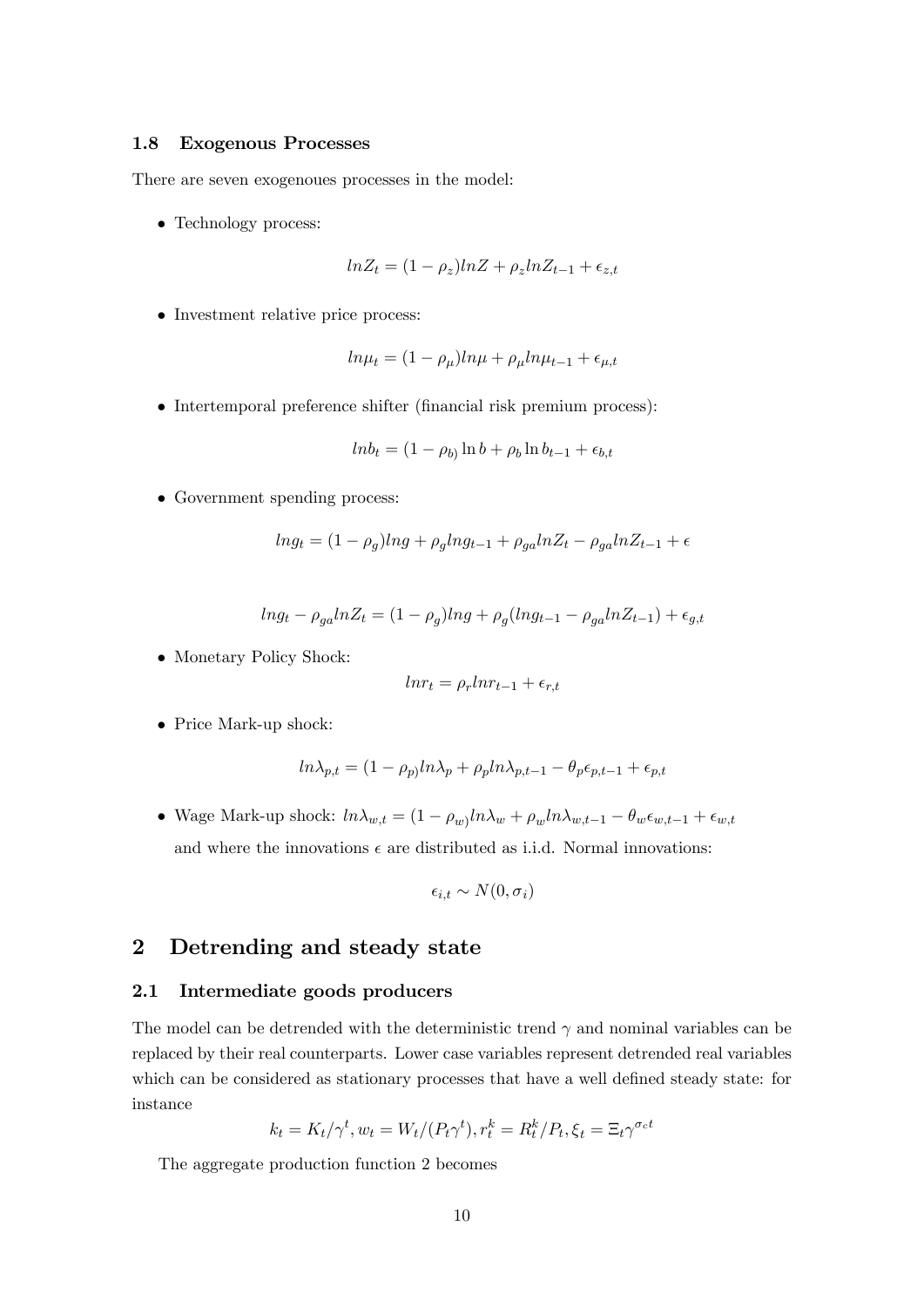$$
y_t(i) = Z_t k_t(i)^{\alpha} (L_t(i))^{1-\alpha} - \Phi
$$
\n(27)

Equation 6 becomes:

$$
k_t = \frac{\alpha}{1 - \alpha} \frac{w_t}{r_t^k} L_t \tag{28}
$$

and at st.st.:

$$
k_* = \frac{\alpha}{1-\alpha} \frac{w_*}{r_*^k} L_*
$$

The maginal cost expression ?? becomes:

$$
mc_t = \frac{MC_t}{P_t} = \frac{w_t^{1-\alpha}r_t^{k\alpha}}{\alpha^{\alpha}(1-\alpha)^{(1-\alpha)}Z_t}
$$
\n(29)

Option 1: Expression ?? becomes

$$
\frac{1}{\lambda_{p,t}} \left( \widetilde{P}_t - (1 + \lambda_{p,t})MC_t \right) Y_t(i) +
$$
\n
$$
E_t \sum_{s=1}^{\infty} \zeta_p^s \frac{\beta^s \Xi_{t+s} P_t}{\Xi_t P_{t+s}} \frac{1}{\lambda_{p,t+s}} \left( \widetilde{P}_t(i) (\Pi_{l=1}^s \pi_{t+l-1}^{t_p} \pi_*^{1-t_p}) - (1 + \lambda_{p,t+s})MC_{t+s} \right) Y_{t+s}(i)
$$
\n
$$
= 0
$$

becomes:

$$
\frac{1}{\lambda_{p,t}} (\widetilde{p}_t - (1 + \lambda_{p,t})mc_t) y_t(i) +
$$
\n
$$
E_t \sum_{s=1}^{\infty} \zeta_p^s \beta^s \gamma^{(1-\sigma_c)s} \frac{\xi_{t+s}}{\xi_t} \frac{1}{\lambda_{p,t+s}} \left( \widetilde{p}_t(i) \frac{(\Pi_{l=1}^s \pi_{t+l-1}^{t_p} \pi_*^{1-\iota_p})}{(\Pi_{l=1}^s \pi_{t+l})} - (1 + \lambda_{p,t+s})mc_{t+s} \right) y_{t+s}(i)
$$
\n
$$
= 0
$$

or

$$
\frac{1}{\lambda_{p,t}} \left( \widetilde{p}_t - (1 + \lambda_{p,t})mc_t \right) y_t(i) +
$$
\n
$$
E_t \sum_{s=1}^{\infty} \zeta_p^s \overline{\beta}^s \gamma^s \frac{\xi_{t+s}}{\xi_t} \frac{1}{\lambda_{p,t+s}} \left( \widetilde{p}_t(i) \frac{\left( \Pi_{l=1}^s \pi_{t+l-1}^{t_p} \pi_*^{1-t_p} \right)}{\left( \Pi_{l=1}^s \pi_{t+l} \right)} - (1 + \lambda_{p,t+s})mc_{t+s} \right) y_{t+s}(i)
$$
\n
$$
= 0
$$
\n(30)

where  $\tilde{p}_t = \tilde{P}_t/P_t$ ,  $\overline{\beta}^s = \beta^s \gamma^{-\sigma_c s}$  and  $\xi_{t+s} = \Xi_{t+s} \gamma^{\sigma_c(t+s)}$  is the real discount factor. Note that in case  $\sigma_c = 1$  the expression simplifies to the standard problem with  $\beta$  as the discount factor. This implies that in steady state:

$$
\tilde{p}_{*} = (1 + \lambda_{p})\alpha^{-\alpha}(1 - \alpha)^{-(1 - \alpha)}w_{*}^{1 - \alpha}r_{*}^{k} \alpha Z_{*}^{-1}
$$

Expression ?? becomes:

$$
1 = \left[ (1 - \zeta_p) \tilde{p}_t^{\frac{1}{\lambda_p, t}} + \zeta_p (\pi_{t-1}^{t_p} \pi_*^{1 - t_p} \pi_t^{-1})^{\frac{1}{\lambda_p, t}} \right]^{\lambda_{p, t}}.
$$
 (31)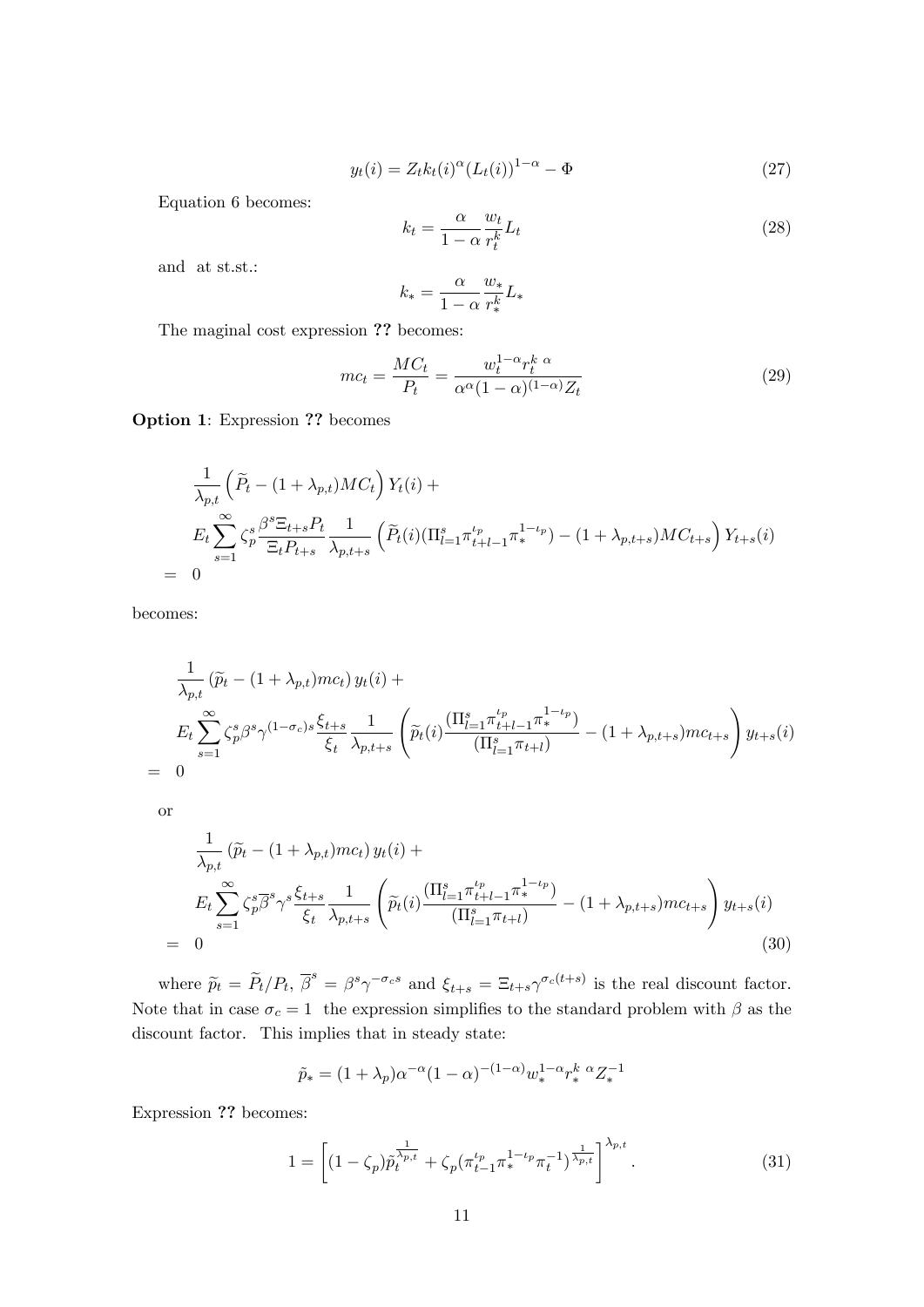which means that:

$$
\tilde{p}_*=1
$$

Option 2: Equation (7)

$$
E_t \sum_{s=0}^{\infty} \zeta_p^s \left[ \frac{\beta^s \Xi_{t+s} P_t}{\Xi_t P_{t+s}} \right] Y_{t+s}(i) \left[ \left( 1 + \frac{1}{G'^{-1}(z_{t+s})} \frac{G'(x_{t+s})}{G''(x_{t+s})} \right) \widetilde{P}_t(i) X_{t,s} - \left( \frac{1}{G'^{-1}(z_{t+s})} \frac{G'(x_{t+s})}{G''(x_{t+s})} \right) M C_{t+s} \right] = 0
$$

$$
E_t \sum_{s=0}^{\infty} \zeta_p^s \overline{\beta}^s \gamma^s \frac{\xi_{t+s}}{\xi_t} y_{t+s}(i) \left[ \left( 1 + \frac{1}{G'^{-1}(z_{t+s})} \frac{G'(x_{t+s})}{G''(x_{t+s})} \right) \frac{\widetilde{p}_t(i) X_{t,s}}{X_{t+s}^p} - \left( \frac{1}{G'^{-1}(z_{t+s})} \frac{G'(x_{t+s})}{G''(x_{t+s})} \right) m c_{t+s} \right] = 0
$$
\n(32)

where

$$
X_{t+s}^p = 0
$$
 for  $s = 0$  or else  $(\prod_{l=0}^s \pi_{t+l})$ 

In steady state this gives (using  $G'^{-1}(G'(1)) = x = 1$ )

$$
1 + [1 - mc] \frac{1}{G'^{-1}(G'(1))} \frac{G'(1)}{G''(1)} = 0
$$
  

$$
1 + \frac{G''(1)}{G'(1)} = mc
$$

The implied markup is equal to

$$
mu(1) = \frac{1}{1 + \frac{G''(1)}{G'(1)}} = \frac{\frac{G'(1)}{G''(1)}}{\frac{G'(1)}{G''(1)} + 1} = \frac{\varepsilon(1)}{\varepsilon(1) - 1} = (1 + \lambda_p)
$$

which corresponds with the elasticity of demand  $\varepsilon(1) = -\frac{G'(1)}{G''(1)}$  $G''(1)$ 

The aggregate price index in the case of the Calvo model becomes (8):

$$
1 = (1 - \zeta_p) p_t(i) G'^{-1} \left[ p_t(i) \tau \right] + \zeta_p \pi_{t-1}^{\iota_p} \pi_*^{1 - \iota_p} \pi_t^{-1} G'^{-1} \left[ \pi_{t-1}^{\iota_p} \pi_*^{1 - \iota_p} \pi_t^{-1} \tau \right] \tag{33}
$$

In steady-state<sup>1</sup>

1 = 
$$
(1 - \zeta_p)p_*(i)G'^{-1}[p_*(i)\tau] + \zeta_p G'^{-1}[\tau]
$$
  
1 =  $p_*(i)G'^{-1}[z_*]$   
1 =  $p_*(i)$ 

 ${}^{1}$ Recall that  $z_t = p_t(i)\tau_t$ , hence  $z_* = p_*(i)\tau$  and  $G'^{-1}(z_*) = x_* = 1, \ \tau = G'(1) \Leftrightarrow G'^{-1}(\tau) = 1.$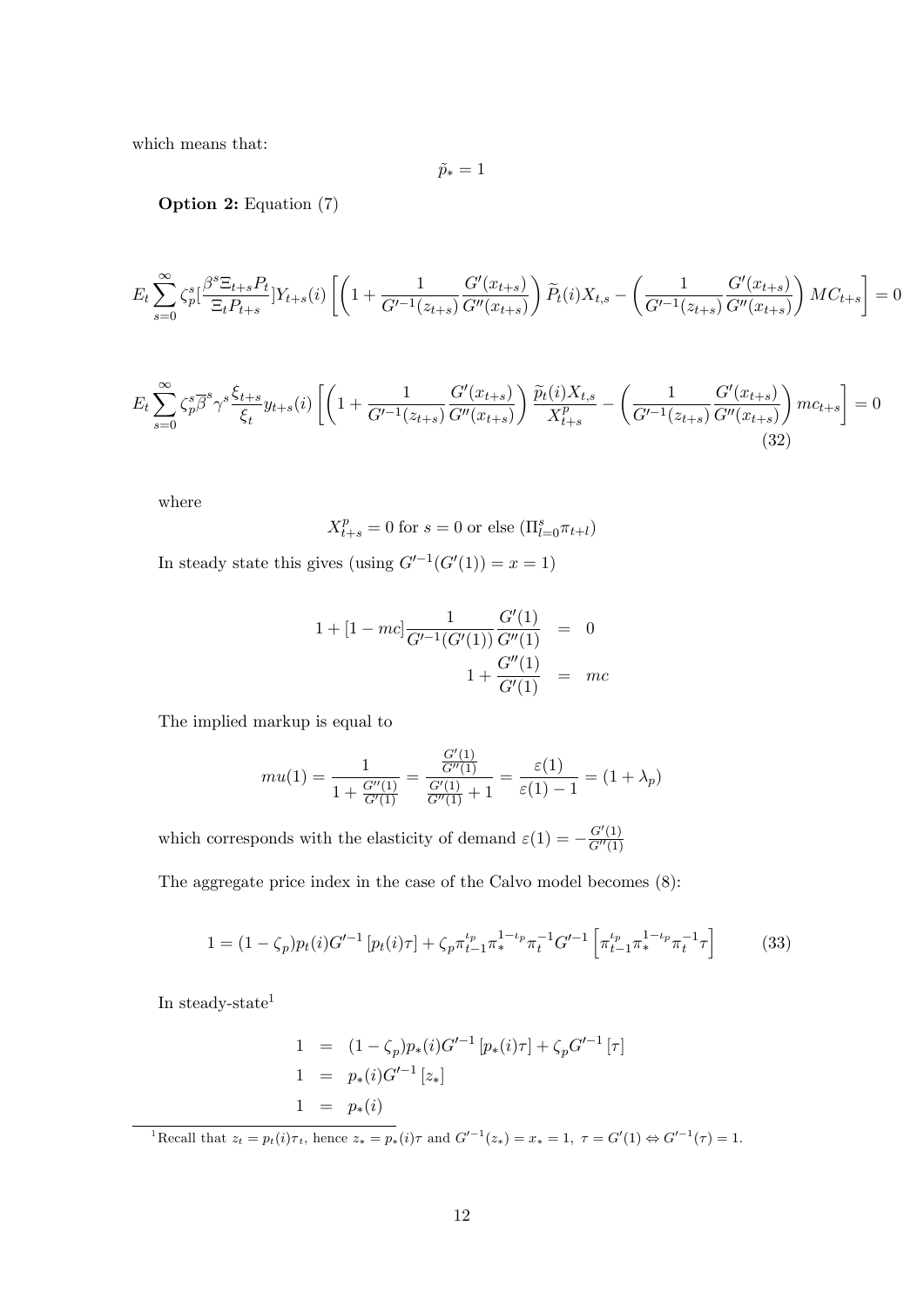Recall that aggregate profits are equal to:

$$
\Pi_t = P_t Y_t - W_t L_t - R_t^k K_t.
$$

In terms of detrended variables we then have, using 2 :

$$
\frac{\Pi_t}{P_t \gamma^t} = y_t - w_t L_t - r_t^k k_t
$$
\n
$$
= Z_t k_t^{\alpha} L_t^{1-\alpha} - \Phi - w_t L_t - \frac{\alpha}{1-\alpha} w_t L_t
$$
\n
$$
= \left[ Z_t k_t^{\alpha} L_t^{-\alpha} - \frac{1}{1-\alpha} w_t \right] L_t - \Phi
$$
\n
$$
= \left[ \alpha^{\alpha} (1-\alpha)^{-\alpha} Z_t w_t^{\alpha} (r_t^k)^{-\alpha} - \frac{w_t}{1-\alpha} \right] L_t - \Phi
$$
\n
$$
= \left[ \alpha^{\alpha} (1-\alpha)^{1-\alpha} Z_t w_t^{\alpha-1} (r_t^k)^{-\alpha} - 1 \right] \frac{w_t L_t}{1-\alpha} - \Phi
$$
\n
$$
= \left( \frac{1}{mc_t} - 1 \right) \frac{w_t L_t}{1-\alpha} - \Phi
$$

At steady state we can use  $1 = p_*(i) = (1 + \lambda_p) m c_*$  to get st. st. profits:

$$
\Pi_* = (1 + \lambda_p - 1) \frac{w_* L_*}{1 - \alpha} - \Phi
$$

$$
= \lambda_p \frac{w_* L_*}{1 - \alpha} - \Phi
$$

#### 2.2 Households

Expression ?? and ?? become:

$$
\xi_t = b_t^1 \exp\left(\frac{\sigma_c - 1}{1 + \nu_l} L_t^{1 + \nu_l}\right) (c_t - (h/\gamma)c_{t-1})^{-\sigma_c}
$$
\n(34)

$$
\xi_t = \overline{\beta} b_t^2 R_t E_t [\xi_{t+1} \pi_{t+1}^{-1}] \tag{35}
$$

respectively with where  $\xi_t = \Xi_t \gamma^{\sigma_c t}$  and  $\overline{\beta} = (\beta/\gamma^{\sigma_c})$ . At steady state:

$$
\xi_* = b_*^1 \exp\left(\frac{\sigma_c - 1}{1 + \nu_l} L_*^{1 + \nu_l}\right) c_*^{-\sigma_c} (1 - (h/\gamma))^{-\sigma_c}
$$

$$
R_* = \overline{\beta}^{-1} \pi_*
$$

Equation 12 and ?? become:

$$
k_t = u_t \bar{k}_{t-1}/\gamma,\tag{36}
$$

$$
\bar{k}_t = \left[ (1 - \delta) / \gamma \right] \bar{k}_{t-1} + \mu_t \left( 1 - S(\gamma \frac{i_t}{i_{t-1}}) \right) i_t \tag{37}
$$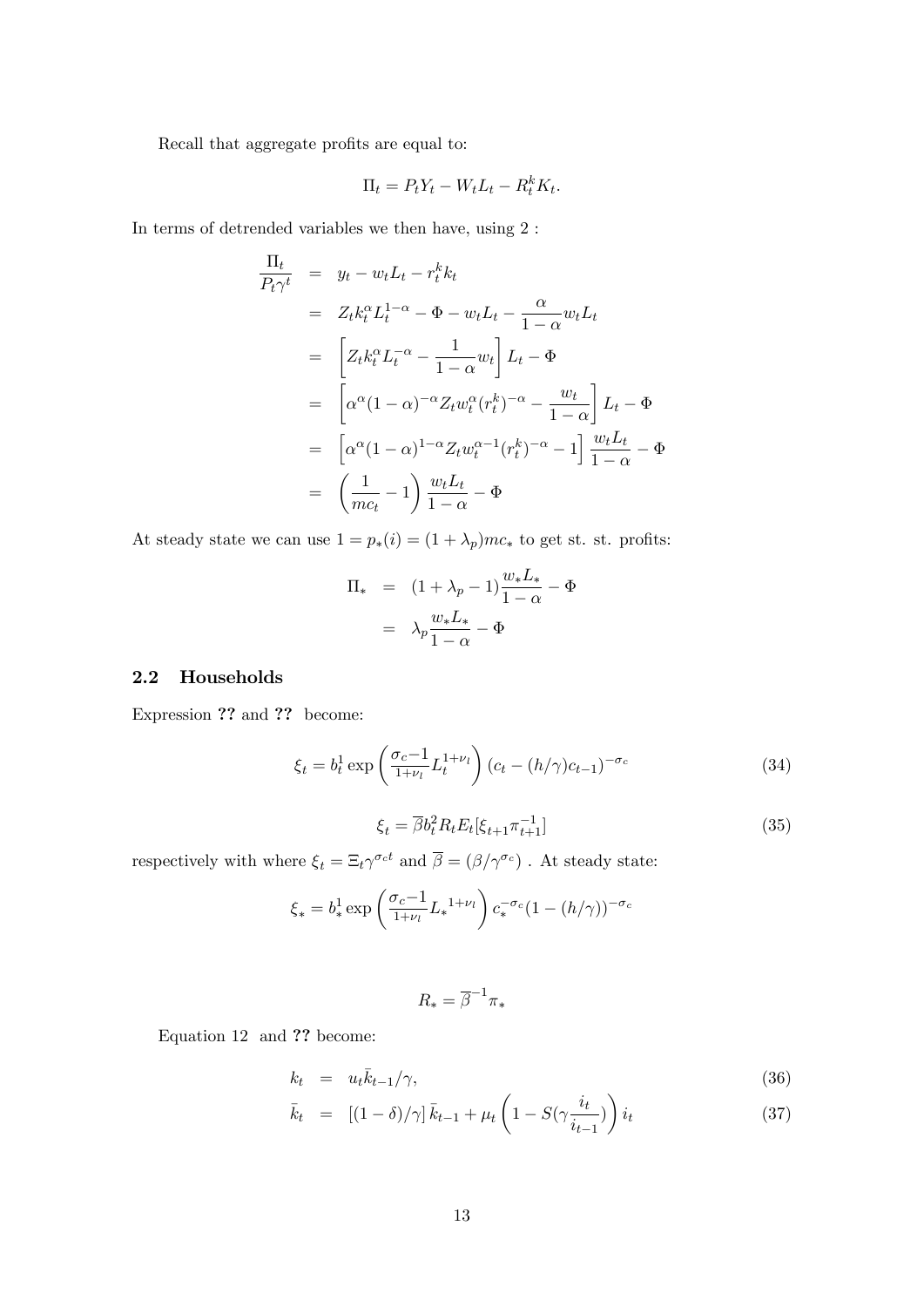which deliver the steady state relationships:

$$
k_* = u_* \bar{k}_*/\gamma = \bar{k}_*/\gamma
$$
  
\n
$$
i_* = (1/\mu_*)(1 - (1 - \delta)/\gamma) \bar{k}_*
$$
  
\n
$$
= (1 - (1 - \delta)/\gamma) \bar{k}_*
$$

under the assumption that  $S(\gamma) = 0$ ,  $u_* = 1$ , and  $\mu_* = 1$ .

The FOC with respect to investment, capital, and capital utilization are:

$$
(\partial I_t) \qquad 1 = Q_t^k \mu_t \left[ 1 - S \left( \frac{i_t \gamma}{i_{t-1}} \right) - S' \left( \frac{i_t \gamma}{i_{t-1}} \right) \frac{i_t \gamma}{i_{t-1}} \right]
$$

$$
+ (\beta/\gamma^{\sigma_c}) E_t \left\{ \frac{\Xi_{t+1} \gamma^{\sigma_c t+1}}{\Xi_t \gamma^{\sigma_c t}} \left[ Q_{t+1}^k \mu_{t+1} S' \left( \frac{i_{t+1} \gamma}{i_t} \right) \left( \frac{i_{t+1} \gamma}{i_t} \right)^2 \right] \right\}
$$

$$
Q_t = (\beta/\gamma^{\sigma_c}) E_t \left\{ \frac{\Xi_{t+1} \gamma^{\sigma_c t+1}}{\Xi_t \gamma^{\sigma_c t}} \left[ (r_{t+1}^k u_{t+1} - a(u_{t+1})) + Q_{t+1} (1 - \delta) \right] \right\}
$$

$$
r_t^k = a'(u_t)
$$

with  $\Xi_t^k/\Xi_t = Q_t$  so that

$$
(\partial I_t) \qquad 1 \quad = \quad Q_t^k \mu_t \left( 1 - S \left( \frac{i_t \gamma}{i_{t-1}} \right) - S' \left( \frac{i_t \gamma}{i_{t-1}} \right) \frac{i_t \gamma}{i_{t-1}} \right) + (\overline{\beta}) E_t \left\{ \frac{\xi_{t+1}}{\xi_t} \left[ Q_{t+1}^k \mu_{t+1} S' \left( \frac{i_{t+1} \gamma}{i_t} \right) \left( \frac{i_{t+1} \gamma}{i_t} \right)^2 \right] \right\} \tag{38}
$$

$$
(\partial \bar{K}_t) \qquad Q_t = (\bar{\beta}) E_t \left\{ \frac{\xi_{t+1}}{\xi_t} [(r_{t+1}^k u_{t+1} - a(u_{t+1})) + Q_{t+1}(1-\delta)] \right\} \tag{39}
$$

$$
(\partial u_t) \qquad r_t^k \quad = \quad a'(u_t) \tag{40}
$$

so that in steady state where  $Q_* = 1$ ,  $u_* = 1$ , and  $a(u_*) = 0$ :

$$
1 = \overline{\beta}[(r_*^k + (1 - \delta)]
$$

In the variant for the utilisation cost, the accumulated utilisation costs becomes

$$
ak_t = \frac{a(u_{t+s}(j))}{\gamma^{1-s}}\overline{k}_{t+s-1}(j) + \frac{(1-\delta)}{\gamma}ak_{t-1}
$$

Option 1: Expressed in terms of detrended variables, equations ?? and 21 become:

$$
E_t \sum_{s=0}^{\infty} \zeta_w^s \beta^s \Xi_{t+s} L_{t+s}(j) \frac{1}{\lambda_{w,t+s}} \left[ \frac{U'_{l,t+s}(j)}{\Xi_{t+s}} (1 + \lambda_{w,t+s}) + \frac{X_{t,s}}{P_{t+s}} \widetilde{W}_t(j) \right] = 0
$$

where

$$
\frac{U'_{l,t}}{\Xi_t} = \frac{b_t^1 \left[ \frac{1}{1-\sigma_c} (C_t - hC_{t-1})^{1-\sigma_c} + \ell_t \right] \exp\left(\frac{\sigma_c - 1}{1+\nu_l} L_t^{1+\nu_l}\right) (\sigma_c - 1) L_t^{\nu_l}}{b_t^1 \exp\left(\frac{\sigma_c - 1}{1+\nu_l} L_t(j)^{1+\nu_l}\right) (C_t - hC_{t-1})^{-\sigma_c}}
$$
\n
$$
= \frac{\left[ \frac{1}{1-\sigma_c} (C_t - hC_{t-1})^{1-\sigma_c} + \ell_t \right] (\sigma_c - 1) L_t^{\nu_l}}{(C_t - hC_{t-1})^{-\sigma_c}}
$$
\n
$$
= -\left[ (C_t - hC_{t-1}) \right] L_t^{\nu_l}
$$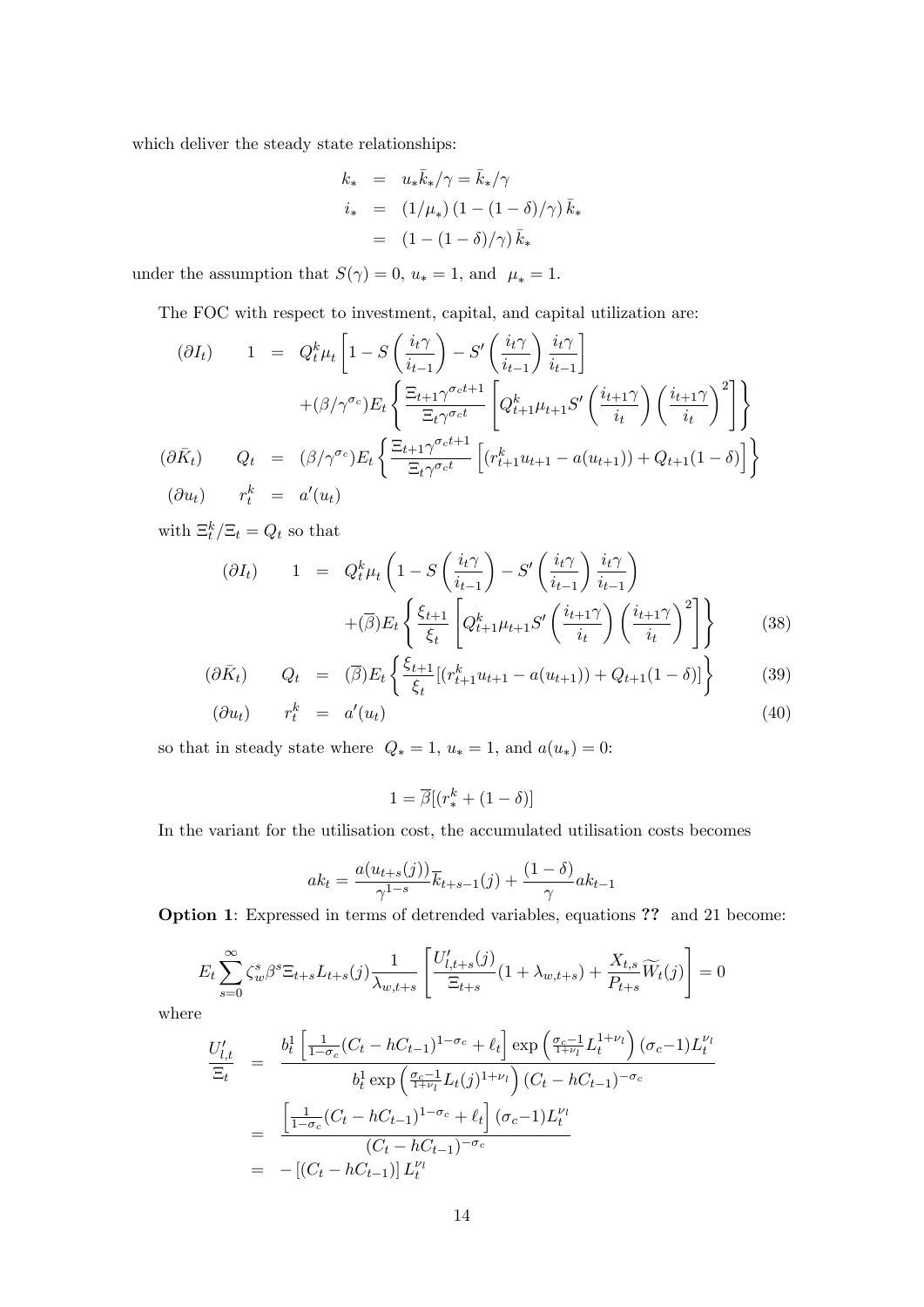for 
$$
\ell_t = 0
$$
.

$$
E_{t} \sum_{s=0}^{\infty} \zeta_{w}^{s} \beta^{s} \gamma^{t+s} (\Xi_{t+s}) L_{t+s}(j) \frac{1}{\lambda_{w,t+s}} \left[ - \left[ (c_{t} - (h/\gamma)c_{t-1}) \right] L_{t}^{\nu_{l}}(1 + \lambda_{w,t+s}) + \frac{(\Pi_{l=0}^{s} \pi_{t+1-1}^{t_{w}} \pi_{t-l-1}^{1-t_{w}})}{(\Pi_{l=0}^{s} \pi_{t+l-1})} \tilde{w}_{t}(j) \right] = 0
$$
  
\n
$$
E_{t} \sum_{s=0}^{\infty} \zeta_{w}^{s} (\beta^{s} / \gamma^{\sigma_{s}s}) \gamma^{s} (\gamma^{\sigma_{s}t+s} \Xi_{t+s}) L_{t+s}(j) \frac{1}{\lambda_{w,t+s}} \left[ - \left[ (c_{t} - (h/\gamma)c_{t-1}) \right] L_{t}^{\nu_{l}}(1 + \lambda_{w,t+s}) + \frac{(\Pi_{l=0}^{s} \pi_{t+l-1}^{t_{w}} \pi_{t-l-1}^{1-t_{w}})}{(\Pi_{l=0}^{s} \pi_{t+l-1}^{t_{w}} \pi_{t-l-1})} \tilde{w}_{t}(j) \right] = 0
$$
  
\n
$$
E_{t} \sum_{s=0}^{\infty} \zeta_{w}^{s} (\overline{\beta}^{s}) \gamma^{s} (\xi_{t+s}) L_{t+s}(j) \frac{1}{\lambda_{w,t+s}} \left[ - \left[ (c_{t} - (h/\gamma)c_{t-1}) \right] L_{t}^{\nu_{l}}(1 + \lambda_{w,t+s}) + \frac{(\Pi_{l=0}^{s} \pi_{t+1-1}^{t_{w}} \pi_{t-l-1}^{1-t_{w}})}{(\Pi_{l=0}^{s} \pi_{t+l-1})} \tilde{w}_{t}(j) \right] = 0
$$
  
\n(41)

or option 2: from (20)

$$
E_t \sum_{s=0}^{\infty} \zeta_w^s \left[ \frac{\beta^s \Xi_{t+s} P_t}{\Xi_t P_{t+s}} \right] L_{t+s}(l) \frac{1}{\lambda_{w,t+s}} \left[ (1 + \lambda_{w,t+s}) W_{t+s}^h - X_{t,s} \widetilde{W}_t(l) \right] = 0
$$

which becomes

$$
E_{t} \sum_{s=0}^{\infty} \zeta_{w}^{s} \beta^{s} \gamma^{s(1-\sigma_{c})} \frac{\xi_{t+s}}{\xi_{t}} L_{t+s}(l) \frac{1}{\lambda_{w,t+s}} \left[ (1+\lambda_{w,t+s}) w_{t+s}^{h} - \frac{(\Pi_{l=0}^{s} \pi_{t+l-1}^{t_{w}} \pi_{t-l}^{1-t_{w}})}{(\Pi_{l=0}^{s} \pi_{t+l-1})} \widetilde{w}_{t}(l) \right] = 0
$$
  

$$
E_{t} \sum_{s=0}^{\infty} \zeta_{w}^{s} \overline{\beta}^{s} \gamma^{s} \frac{\xi_{t+s}}{\xi_{t}} L_{t+s}(l) \frac{1}{\lambda_{w,t+s}} \left[ (1+\lambda_{w,t+s}) w_{t+s}^{h} - \frac{(\Pi_{l=0}^{s} \pi_{t+l-1}^{t_{w}} \pi_{t-l}^{1-t_{w}})}{(\Pi_{l=0}^{s} \pi_{t+l-1})} \widetilde{w}_{t}(l) \right] = 0 \quad (42)
$$

With

$$
w_{t+s}^h = -\frac{U'_{l,t}}{\gamma^t \Xi_t} = [(c_t - (h/\gamma)c_{t-1})] L_t^{\nu_l}
$$

in steady state

$$
(1 + \lambda_{w*})w_*^h = \widetilde{w_*}
$$
  
with  $w_*^h = -\frac{U'_{l,*}}{\Xi_*} = [(c_* - (h/\gamma)c_*)] L_*^{\nu_l}$   

$$
= (1 - h/\gamma)c_* L_*^{\nu_l}
$$

and where

$$
W_t = \left[ (1 - \zeta_w) \widetilde{W}_t^{\frac{1}{\lambda_{w,t}}} + \zeta_w (\gamma \pi_{t-1}^{t_w} \pi_*^{1-t_w} W_{t-1})^{\frac{1}{\lambda_{w,t}}} \right]^{\lambda_{w,t}}
$$

becomes

$$
w_t = \left[ (1 - \zeta_w) \widetilde{w}_t^{\frac{1}{\lambda_{w,t}}} + \zeta_w (\gamma \pi_{t-1}^{t_w} \pi_*^{1-t_w} \pi_t^{-1} \gamma^{-1} w_{t-1})^{\frac{1}{\lambda_{w,t}}} \right]^{\lambda_{w,t}}
$$
(43)

which imply at steady state:

$$
w_* = \tilde{w}_* = (1 + \lambda_w)w_*^h
$$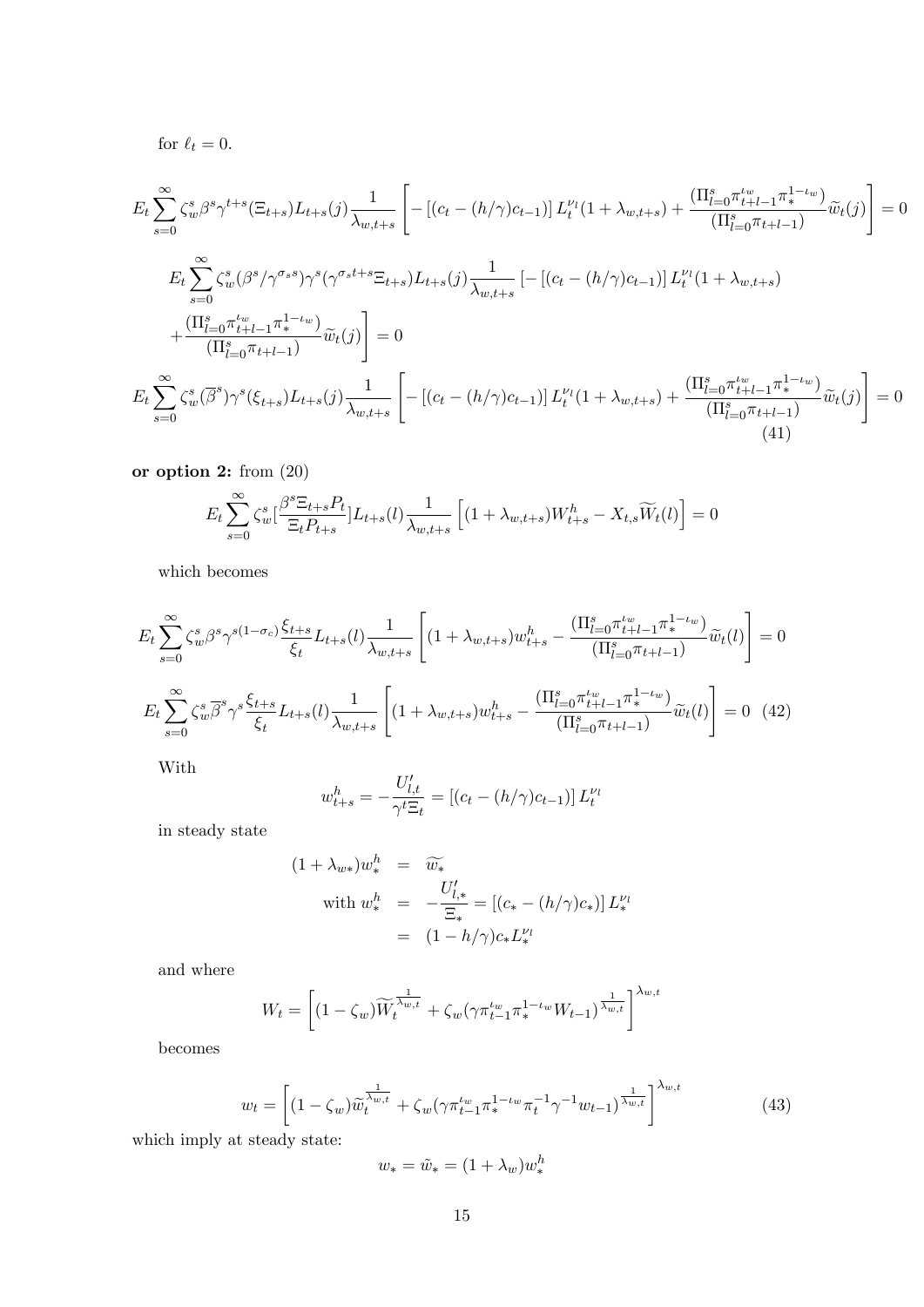#### 2.3 Resource constraints

The resource constraint(s) become:<sup>2</sup>

$$
C_t + I_t + G_t + a(u_t)\bar{K}_{t-1} = Y_t
$$
  

$$
c_t + i_t + y_*g_t + a(u_t)\bar{k}_{t-1}/\gamma = y_t.
$$
 (44)

and

$$
\dot{y}_t = Z_t k_t^{\alpha} L_t^{1-\alpha} - \Phi.
$$
\n
$$
Y_t = \left(\frac{\dot{P}_t}{P_t}\right)^{\frac{1+\lambda_{p,t}}{\lambda_{p,t}}} \dot{Y}_t
$$

becomes

$$
y_t = (\dot{p}_t)^{\frac{1+\lambda_{p,t}}{\lambda_{p,t}}} \dot{y}_t
$$

where

$$
\dot{p}_t = \frac{(P)_t}{P_t}
$$
\n
$$
= [(1 - \zeta_p)(\frac{\tilde{P}_t}{P_t})^{-\frac{1 + \lambda_{p,t}}{\lambda_{p,t}}} + \zeta_p(\pi_* \frac{(P)_{t-1}}{P_t})^{-\frac{1 + \lambda_{p,t}}{\lambda_{p,t}}}]^{-\frac{\lambda_{p,t}}{1 + \lambda_{p,t}}}
$$
\n
$$
= [(1 - \zeta_p)\tilde{p}_t^{-\frac{1 + \lambda_{p,t}}{\lambda_{p,t}}} + \zeta_p(\pi_* (p)_{t-1}\pi_t^{-1})^{-\frac{1 + \lambda_{p,t}}{\lambda_{p,t}}} ]^{-\frac{\lambda_{p,t}}{1 + \lambda_{p,t}}}
$$

While

$$
L_t = \left(\frac{\dot{W}_t}{W_t}\right)^{\frac{1+\lambda_{w,t}}{\lambda_{w,t}}} (L)_t
$$

 $L_t = \left((w)_t\right)^{\frac{1+\lambda_{w,t}}{\lambda_{w,t}}} (L)_t$ 

becomes

where

$$
f_{\rm{max}}
$$

At steady state we have:

$$
c_* + i_* + g_* y_* = y_*.
$$

and

$$
y_* = Z_* k_*^{\alpha} L_*^{1-\alpha} - \Phi.
$$

and

$$
\dot{y}_* = y_*, \ \dot{L}_* = L_*.
$$

#### 2.4 Government Policies

The Taylor rule becomes:

$$
\frac{R_t}{R^*} = \left(\frac{R_{t-1}}{R^*}\right)^{\rho_R} \left[ \left(\frac{\pi_t}{\pi_*}\right)^{\psi_1} \left(\frac{y_t}{y_t^*}\right)^{\psi_2} \right]^{1-\rho_R} \left(\frac{y_t/y_{t-1}}{y_t^*/y_{t-1}^*}\right)^{\psi_3} r_t \tag{45}
$$

<sup>2</sup>Using  $g_t = \frac{G_t}{Y_* \gamma^t} \Leftrightarrow \frac{G_t}{\gamma^t} = Y_* g_t.$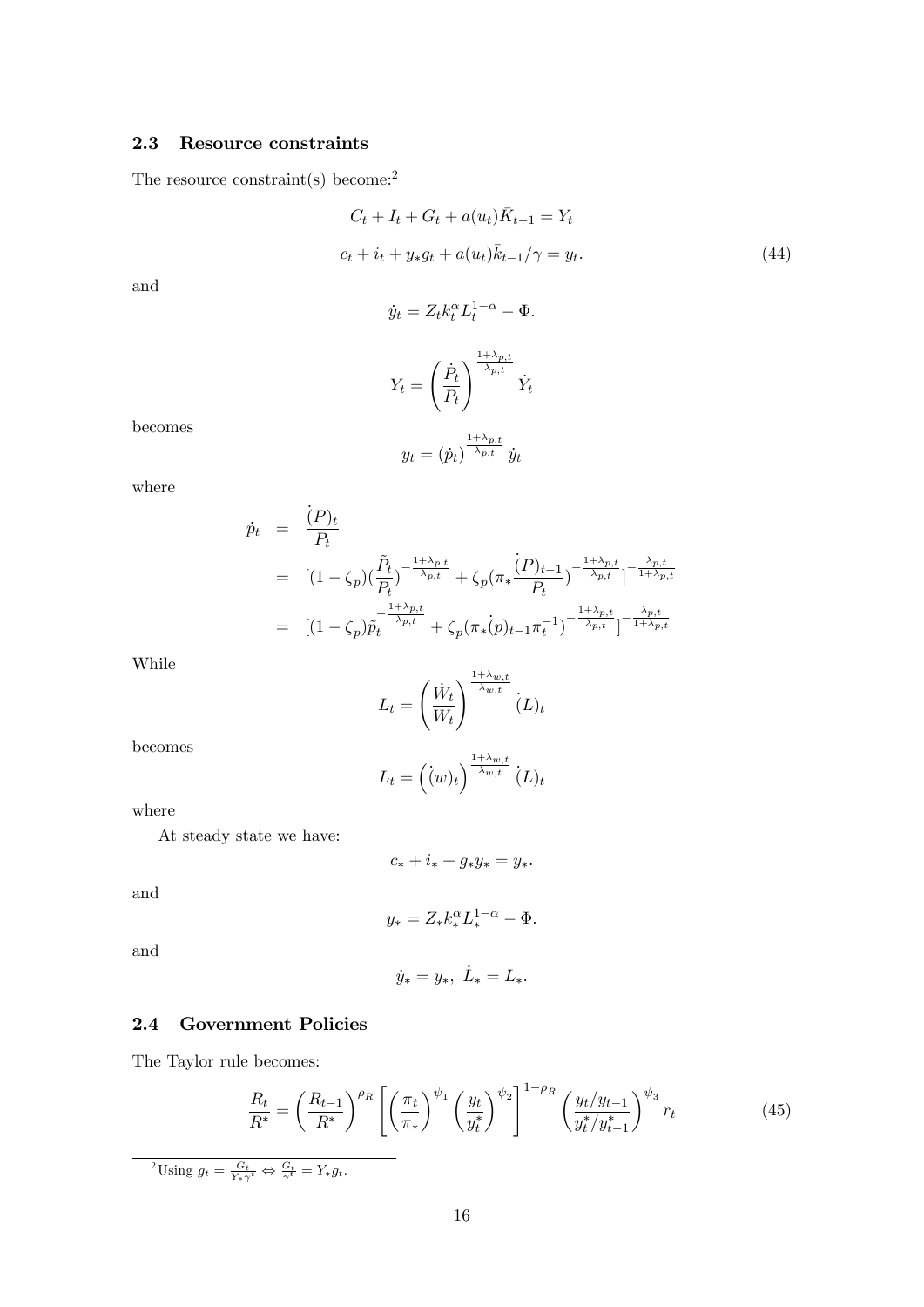## 3 Steady state

Combining the steady state expressions:

From (28)

$$
k_* = \frac{\alpha}{1 - \alpha} \frac{w_*}{r_*^k} L_*.
$$

From (30)

$$
\tilde{p}_* = 1 = (1 + \lambda_p)\alpha^{-\alpha}(1 - \alpha)^{-(1 - \alpha)}w_*^{1 - \alpha}(r_*^k)^{\alpha}Z_*^{-1}
$$

From (35)

$$
R_* = \overline{\beta}^{-1} \pi_*
$$

From (36) and (37):

$$
\begin{array}{rcl}\n\bar{k}_* & = & \gamma k_*, \\
i_* & = & \left(1 - \left(1 - \delta\right)/\gamma\right) \bar{k}_*.\n\end{array}
$$

From (42):

$$
w_* = \tilde{w}_* = (1 + \lambda_w)w_*^h
$$

with

$$
w_{*}^{h} = -\frac{U'_{l,*}}{\Xi_{*}} = [(c_{*} - (h/\gamma)c_{*})] L_{*}^{\nu_{l}} = (1 - h/\gamma)c_{*}L_{*}^{\nu_{l}}
$$

From (34):

$$
\Xi_* = b_*^1 \exp\left(\frac{\sigma_c - 1}{1 + \nu_l} L_*^{1 + \nu_l}\right) c_*^{-\sigma_c} (1 - (h/\gamma))^{-\sigma_c}
$$

From (39) and (40)

$$
1 = (\overline{\beta})[(r_*^k) + (1 - \delta)]
$$
  
\n
$$
r_*^k = \overline{\beta}^{-1} - (1 - \delta)
$$
  
\n
$$
= \beta^{-1}\gamma^{\sigma_c} - (1 - \delta)
$$
  
\nand 
$$
r_*^k = a'(u_*)
$$

From (27):

$$
y_* = Z_* k_*^{\alpha} L_*^{1-\alpha} - \Phi.
$$

From (44):

$$
\frac{c_*}{y_*} + \frac{i_*}{y_*} + g_* = 1
$$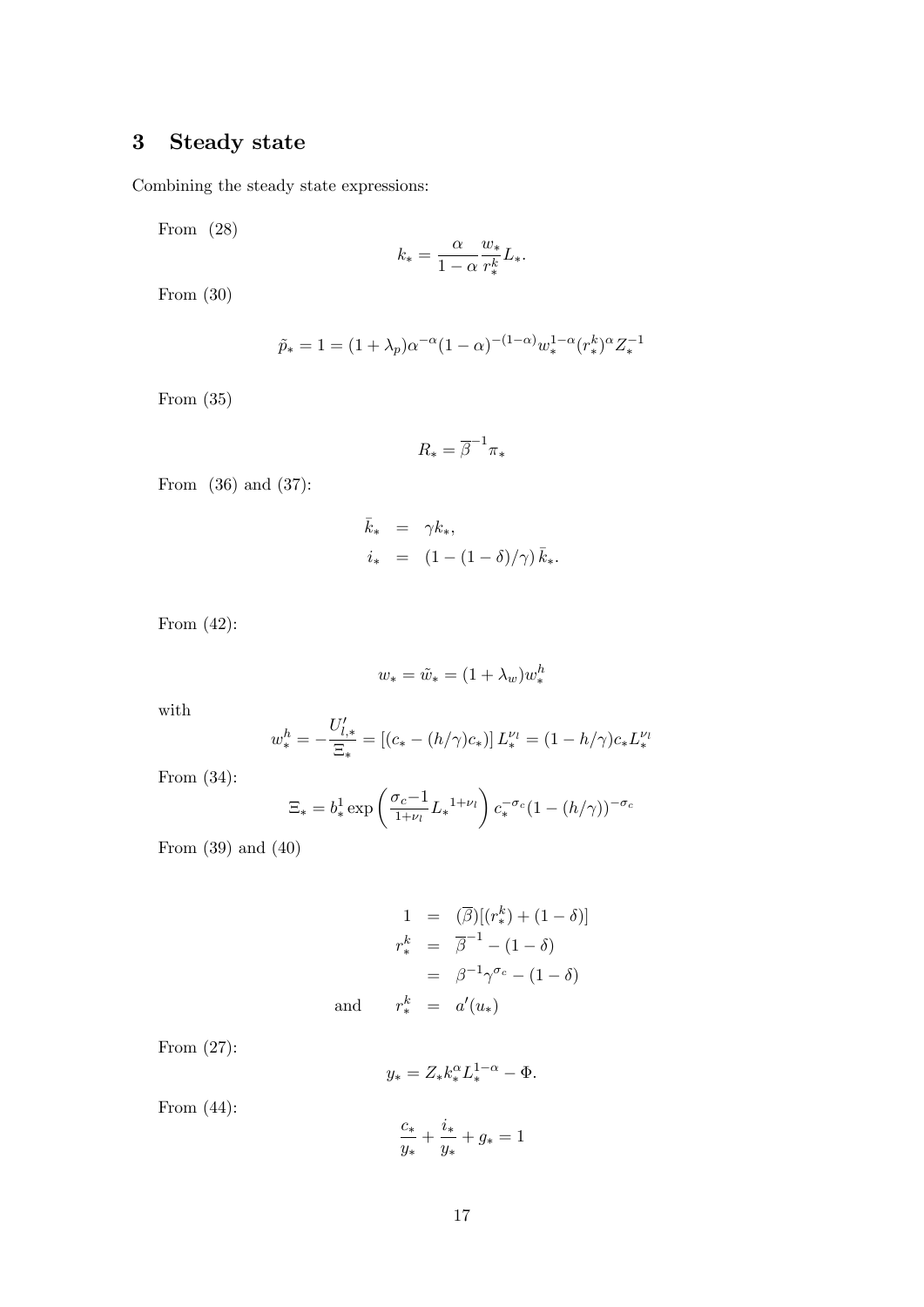The ratio

$$
\frac{w_{*}^{h} L_{*}}{c_{*}} = \frac{1}{1 + \lambda_{w}} \frac{w_{*} L_{*}}{c_{*}}
$$
\n
$$
= \frac{1}{1 + \lambda_{w}} \frac{1 - \alpha}{\alpha} \frac{r_{*}^{k} k_{*}}{c_{*}}
$$
\n
$$
= \frac{1}{1 + \lambda_{w}} \frac{1 - \alpha}{\alpha} r_{*}^{k} \frac{k_{*}}{y_{*}} \frac{y_{*}}{c_{*}}
$$

with

$$
\frac{k_*}{y_*} = \frac{y_* + \Phi}{y_*} (\frac{L_*}{k_*})^{\alpha - 1}
$$

and

$$
\frac{c_*}{y_*} = (1 - g - \frac{i_*}{y_*})
$$
  
=  $(1 - g - \frac{i_*}{k_*} \frac{k_*}{y_*})$ 

# 4 Log-linearized model

Eq. (29) becomes:

$$
\widehat{m}c_t = (1 - \alpha)\,\widehat{w}_t + \alpha\,\widehat{r}_t^k - \widehat{Z}_t \tag{46}
$$

Eq. (31) becomes:

$$
\widehat{\widetilde{p}}_t = \frac{\zeta_p}{1 - \zeta_p} (\widehat{\pi}_t - \iota_p \widehat{\pi}_{t-1}) \tag{47}
$$

### Option1:

Eq. (30) becomes:

$$
d(\tilde{p}_t) - (1 + \lambda_p) d(mc_t) - med(\lambda_{p,t}) +
$$
  
\n
$$
E_t \sum_{s=1}^{\infty} \zeta_p^s \overline{\beta}^s \gamma^s \left( d(\tilde{p}_t) + d(\frac{(\Pi_{l=1}^s \pi_{t+l-1}^{t_p} \pi_*^{1-t_p})}{(\Pi_{l=1}^s \pi_{t+l})}) - (1 + \lambda_p) d(mc_{t+s}) - mcd(\lambda_{p,t+s}) \right)
$$
  
\n= 0

minus the same expression for time t+1 multiplied with  $\zeta_p \overline{\beta} \gamma$ 

$$
\frac{1}{(1-\zeta_p\overline{\beta}\gamma)}d(\widetilde{p}_t) - (1+\lambda_p)d(mc_t) - mcd(\lambda_{p,t}) - \frac{\zeta_p\overline{\beta}\gamma}{(1-\zeta_p\overline{\beta}\gamma)}(d(\widetilde{p}_{t+1}))
$$
\n
$$
+\frac{\zeta_p\overline{\beta}\gamma}{(1-\zeta_p\overline{\beta}\gamma)}\left(\iota_p\frac{\pi_*^{\iota_p-1}\pi_*^{1-\iota_p}}{\pi_*}d(\pi_t) - \frac{(\pi_*^{\iota_p}\pi_*^{1-\iota_p})}{(\pi_*)^2}d(\pi_{t+1})\right)
$$
\n
$$
= 0
$$

in terms of deviations from steady state this becomes:

$$
\frac{1}{(1 - \zeta_p \overline{\beta} \gamma)} \widehat{\tilde{p}}_t - (1 + \lambda_p)mc(\widehat{mc}_t) - mc\lambda_p \widehat{\lambda}_{p,t} - \frac{\zeta_p \beta \gamma}{(1 - \zeta_p \overline{\beta} \gamma)} \widehat{\tilde{p}}_{t+1} + \frac{\zeta_p \overline{\beta} \gamma}{(1 - \zeta_p \overline{\beta} \gamma)} (\iota_p \widehat{\pi}_t - \widehat{\pi}_{t+1})
$$
\n
$$
= 0
$$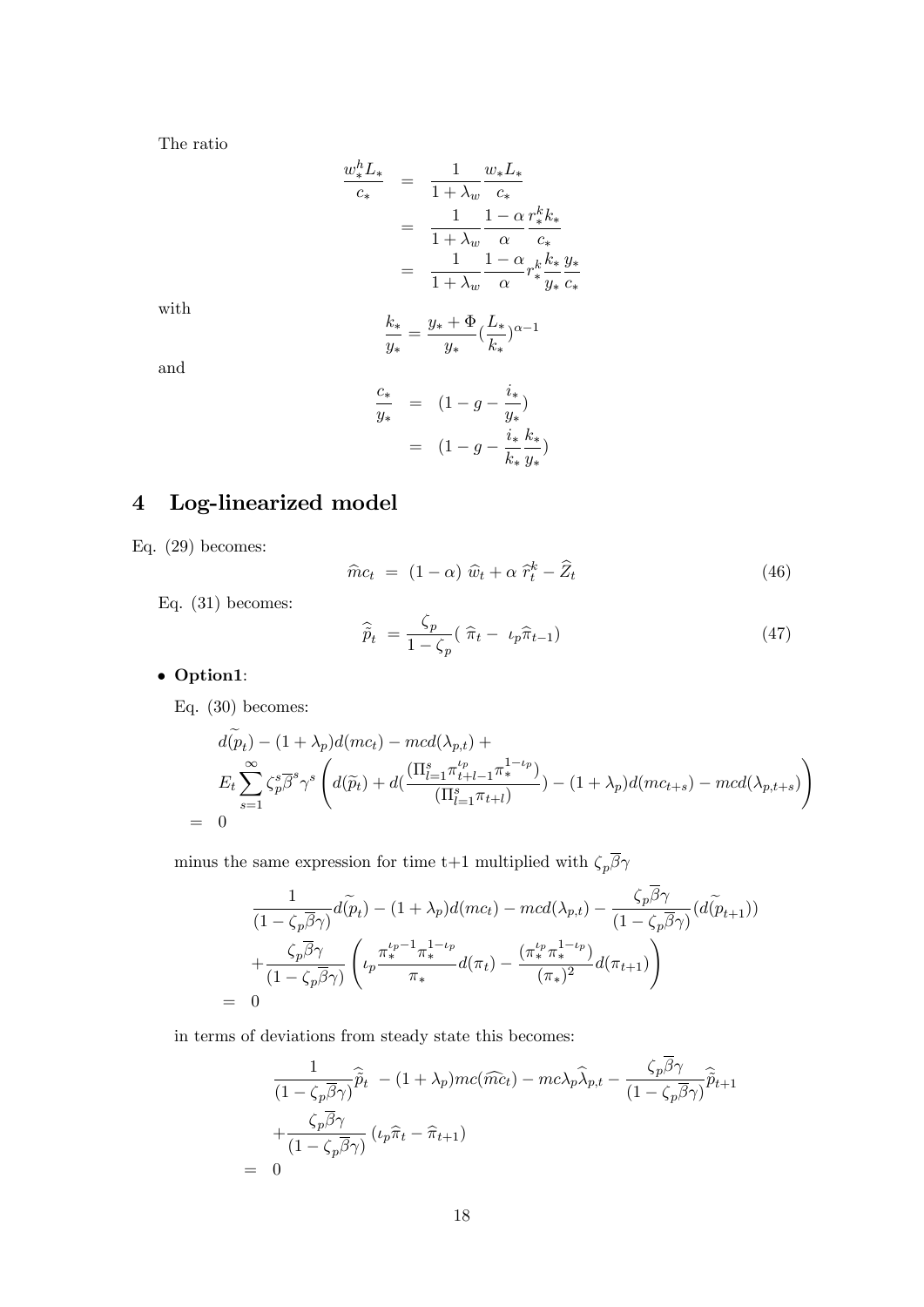using 47 to substitute the optimal price expression

$$
\frac{1}{(1-\zeta_p\overline{\beta}\gamma)}\frac{\zeta_p}{1-\zeta_p}(\hat{\pi}_t-\iota_p\hat{\pi}_{t-1})-(\hat{mc}_t)-mc\lambda_p\hat{\lambda}_{p,t}-\frac{\zeta_p\overline{\beta}\gamma}{(1-\zeta_p\overline{\beta}\gamma)}\frac{\zeta_p}{1-\zeta_p}(\hat{\pi}_{t+1}-\iota_p\hat{\pi}_t)+\frac{\zeta_p\overline{\beta}\gamma}{(1-\zeta_p\overline{\beta}\gamma)}\frac{(1-\zeta_p)}{(1-\zeta_p)}(\iota_p\hat{\pi}_t-\hat{\pi}_{t+1})= 0
$$

regrouping

$$
(\hat{\pi}_t - \iota_p \hat{\pi}_{t-1}) - \zeta_p \overline{\beta} \gamma (\hat{\pi}_{t+1} - \iota_p \hat{\pi}_t) + (\overline{\beta} \gamma - \overline{\beta} \gamma \zeta_p) (\iota_p \hat{\pi}_t - \hat{\pi}_{t+1})
$$
  
= 
$$
\frac{(1 - \zeta_p \overline{\beta} \gamma)(1 - \zeta_p)}{\zeta_p} (\widehat{mc}_t + mc\lambda_p \hat{\lambda}_{p,t})
$$

$$
(1 + \overline{\beta}\gamma \iota_p) \hat{\pi}_t - \iota_p \hat{\pi}_{t-1} - \overline{\beta}\gamma \hat{\pi}_{t+1}
$$

$$
= \frac{(1 - \zeta_p \overline{\beta}\gamma)(1 - \zeta_p)}{\zeta_p} (\widehat{mc}_t + mc\lambda_p \hat{\lambda}_{p,t})
$$

Finally we obtain:

$$
\widehat{\pi}_t = \frac{(1 - \zeta_p \overline{\beta} \gamma)(1 - \zeta_p)}{(1 + \iota_p \overline{\beta} \gamma)\zeta_p} \left[ \widehat{m}c_t + \frac{\lambda_p}{1 + \lambda_p} \widehat{\lambda}_{p,t} \right] + \frac{\iota_p}{1 + \iota_p \overline{\beta} \gamma} \widehat{\pi}_{t-1} + \frac{\overline{\beta} \gamma}{1 + \iota_p \overline{\beta} \gamma} E_t[\widehat{\pi}_{t+1}] \tag{48}
$$

if  $\sigma_c = 1$ , the expression  $\overline{\beta} \gamma = \beta$  and the traditional expression is obtained again (see also DSSW).

#### Option 2:

For the flexible price case the derivation is relative simple. Remember the presence of the markup shock in the aggregtor function results in:<sup>3</sup>

$$
d(\frac{G'^{-1}(z_t)G''(x_t)}{\tau}) - d(\lambda_{p,t}) + d(p_t(i)) - d(mc_t) = 0
$$
  

$$
\frac{G''(x_t)}{\tau}d(G'^{-1}(z_t)) + \frac{G'^{-1}(z_t)}{\tau}d(G''(x_t)) - d(\lambda_{p,t}) + d(p_t(i)) - d(mc_t) = 0
$$
  

$$
G''(x_t) = 1 - G'^{-1}(x_t)
$$

$$
\frac{G''(x_t)}{\tau} \frac{1}{G''(x_t)} d(z_t) + \frac{G'^{-1}(z_t)}{\tau} G'''d(x_t) - d(\lambda_{p,t}) + d(p_t(i)) - d(mc_t) = 0
$$
  

$$
G''(x) \quad 1 \quad \frac{G'^{-1}(z)}{\tau} G'''d(x_t) - d(\lambda_{p,t}) + d(p_t(i)) - d(mc_t) = 0
$$

$$
\frac{d''(x)}{\tau} \frac{1}{G''(x)} \tau d(p_t) + \frac{G'^{-1}(z)}{G''(x)} G''' d(p_t) - d(\lambda_{p,t}) + d(p_t(i)) - d(mc_t) = 0
$$
  

$$
d(p_t) + \frac{G'^{-1}(z)}{G''(x)} G''' d(p_t) - d(\lambda_{p,t}) + d(p_t(i)) - d(mc_t) = 0
$$

$$
(2 + \frac{1}{G''(x)}G''')\widehat{p_t}(i) - mc\widehat{\lambda_{p,t}} - mc\widehat{mc_t} = 0
$$

<sup>3</sup>The shock has been scaled with  $-\frac{G'''(x)G'^{-1}(z)}{\tau} = -\frac{G'''(1)}{G'(1)}$ .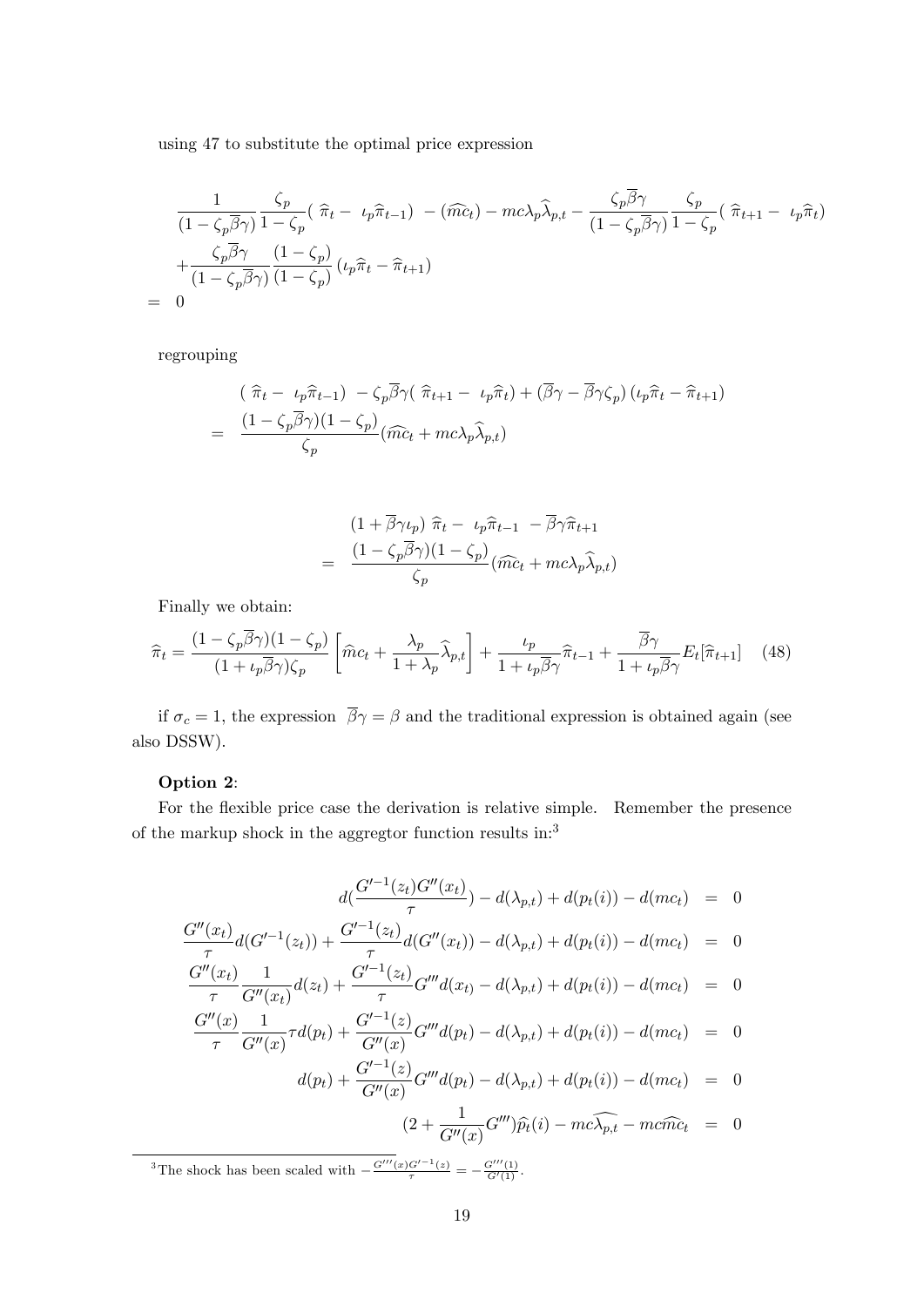where the deviations in the markup are exppressed in percentage of the marginal cost

$$
\widehat{p_t}(i) = \frac{\left[1 + \frac{G''(1)}{G'(1)}\right]}{\left[2 + \frac{G'''}{G''(1)}\right]}(\widehat{mc}_t + \widehat{\lambda_{p,t}})
$$

Linearization the aggregate price expression (33) (in stst:  $G<sup>t-1</sup>[z] = x = 1$  and  $\tau =$  $G'(1)$  and  $\pi = 0$ )

$$
0 = (1 - \zeta_p) \left( \widehat{\tilde{p}}_t(i) + \frac{G'(1)}{G''(1)} \widehat{\tilde{p}}_t(i) \right)
$$
  
+  $\zeta_p \left( \iota_p \widehat{\pi}_{t-1} - \widehat{\pi}_t + \iota_p \frac{G'(1)}{G''(1)} \widehat{\pi}_{t-1} - \frac{G'(1)}{G''(1)} \widehat{\pi}_t \right)$   

$$
0 = (1 - \zeta_p) \widehat{\tilde{p}}_t(i) + \zeta_p (\iota_p \widehat{\pi}_{t-1} - \widehat{\pi}_t)
$$
  
 $\widehat{\tilde{p}}_t(i) = \frac{\zeta_p}{1 - \zeta_p} (\widehat{\pi}_t - \iota_p \widehat{\pi}_{t-1})$ 

Linearize the FOC for the Calvo wase with indexation (32):

$$
E_t \sum_{s=0}^{\infty} \zeta_p^s \overline{\beta}^s \gamma^s \frac{\xi_{t+s}}{\xi_t} y_{t+s}(i) \left( \frac{1}{G'^{-1}(z_{t+s})} \frac{G'(x_{t+s})}{G''(x_{t+s})} \right) \left[ (1 + G'^{-1}(z_{t+s}) \frac{G''(x_{t+s})}{G'(x_{t+s})}) \frac{\widetilde{p}_t(i) X_{t,s}}{X_{t+s}^p} - mc_{t+s} \right] = 0
$$
\n(49)

$$
E_t \sum_{s=0}^{\infty} \zeta_p^s \overline{\beta}^s \gamma^s \frac{\xi_{t+s}}{\xi_t} y_{t+s}(i) \left( \frac{1}{G'^{-1}(z_{t+s})} \frac{G'(x_{t+s})}{G''(x_{t+s})} \right) \left[ \frac{\widetilde{p}_t(i) X_{t,s}}{X_{t+s}^p} + \frac{G'^{-1}(z_{t+s})G''(x_{t+s}; \lambda_{p,t+s})}{\tau} - mc_{t+s} \right] = 0
$$
\n(50)

$$
E_t \sum_{s=0}^{\infty} \zeta_p^s \overline{\beta}^s \gamma^s \left[ d(\widetilde{p}_t(i)) + d(\frac{X_{t,s}}{X_{t+s}^p}) - d(mc_{t+s}) - d(\lambda_{p,t+s}) + \frac{G'''}{\tau} d(x_{t+s}) + \frac{G''(x)}{\tau} \frac{1}{G''(x)} d(z_{t+s})) \right]
$$
\n
$$
= 0
$$
\n(51)

$$
E_t \sum_{s=0}^{\infty} \zeta_p^s \overline{\beta}^s \gamma^s \left[ d(\widetilde{p}_t(i)) + d(\frac{X_{t,s}}{X_{t+s}^p}) - d(mc_{t+s}) - d(\lambda_{p,t+s}) \right] + \frac{G'''}{\tau} \frac{\tau}{G''} d(p_{t+s}) + \frac{G''(x)}{\tau} \frac{\tau}{G''} d(p_{t+s})) \right]
$$
(52)  
= 0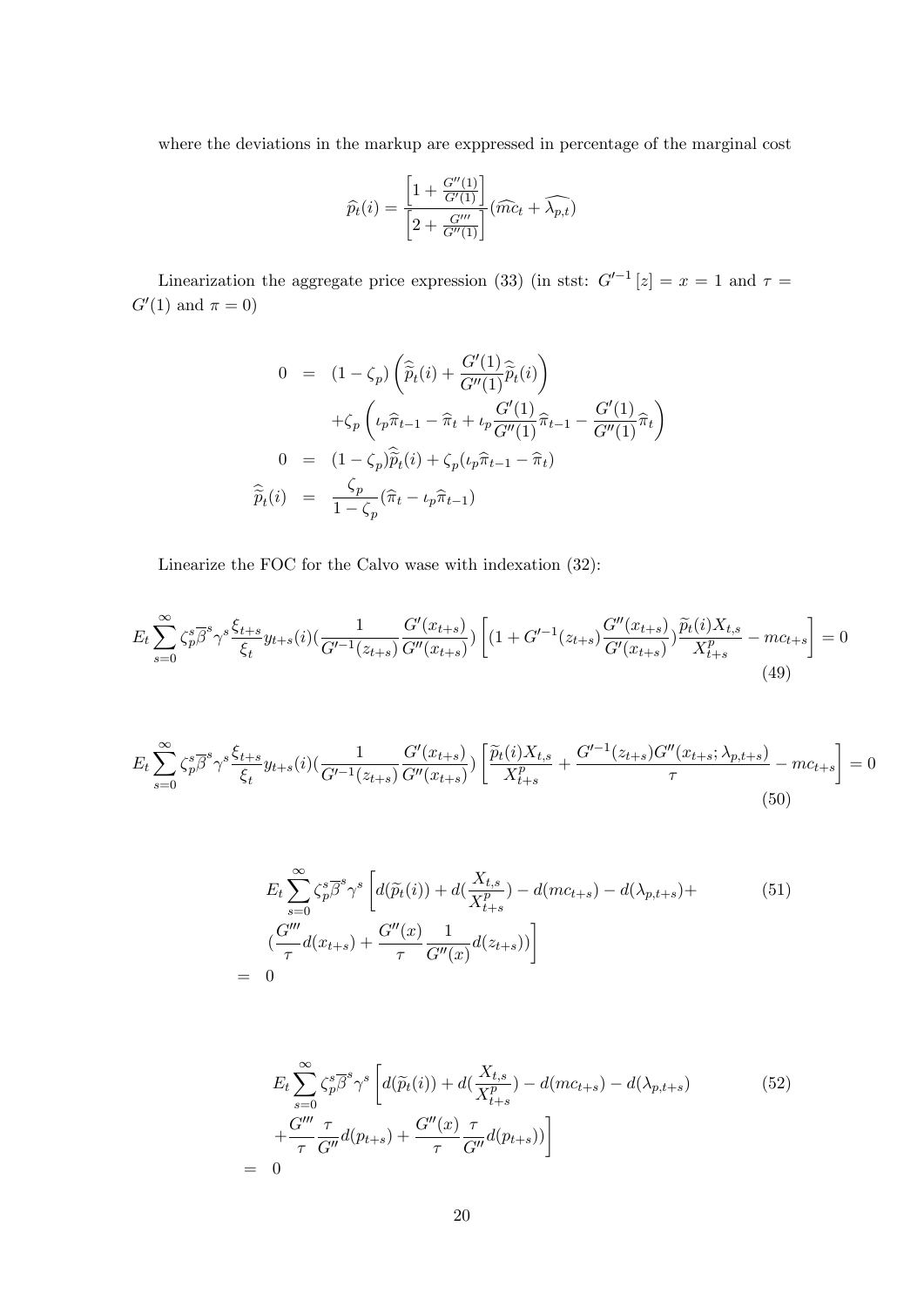$$
E_t \sum_{s=0}^{\infty} \zeta_p^s \overline{\beta}^s \gamma^s \left[ d(\widetilde{p}_t(i)) + d(\frac{X_{t,s}}{X_{t+s}^p}) - d(\lambda_{p,t+s}) - d(mc_{t+s}) + \frac{G'''}{G''} d(p_{t+s}) + d(p_{t+s})) \right] = 0
$$

$$
E_t \sum_{s=0}^{\infty} \zeta_p^s \overline{\beta}^s \gamma^s \left[ (2 + \frac{G'''}{G''}) d(\widetilde{p}_t(i)) + (2 + \frac{G'''}{G''}) d(\frac{X_{t,s}}{X_{t+s}^p}) - d(mc_{t+s}) - d(\lambda_{p,t+s}) \right] = 0
$$

where

$$
d(\frac{X_{t,s}}{X_{t+s}^p}) = d(\frac{(\Pi_{l=1}^s \pi_{t+l-1}^{t_p} \pi_*^{1-t_p})}{(\Pi_{l=1}^s \pi_{t+l})})
$$
  

$$
= \iota_p \frac{\pi_*^{t_p-1} \pi_*^{1-t_p}}{\pi_*} d(\pi_t) + \iota_p \frac{\pi_*^{t_p-1} \pi_*^{1-t_p}}{\pi_*} d(\pi_{t+1}) + \dots
$$

$$
-\frac{(\pi_*^{t_p} \pi_*^{1-t_p})}{(\pi_*)^2} d(\pi_{t+1}) - \frac{(\pi_*^{t_p} \pi_*^{1-t_p})}{(\pi_*)^2} d(\pi_{t+2}) - \dots
$$

minus the same equation for t+1 multiplied with  $\zeta_p\overline{\beta}\gamma$ 

$$
0 = (2 + \frac{G'''}{G''}) \frac{1}{1 - \zeta_p \overline{\beta} \gamma} d(\widetilde{p}_t(i)) - (2 + \frac{G'''}{G''}) \frac{\zeta_p \overline{\beta} \gamma}{1 - \zeta_p \overline{\beta} \gamma} d(\widetilde{p}_{t+1}(i)) - d(mc_t) - d(\lambda_{p,t})
$$
  
+ 
$$
\frac{\zeta_p \overline{\beta} \gamma}{(1 - \zeta_p \overline{\beta} \gamma)} (2 + \frac{G'''}{G''}) \left( \iota_p \frac{\pi_{*}^{\iota_p - 1} \pi_{*}^{1 - \iota_p}}{\pi_{*}} d(\pi_t) - \frac{(\pi_{*}^{\iota_p} \pi_{*}^{1 - \iota_p})}{(\pi_{*})^2} d(\pi_{t+1}) \right)
$$
  

$$
0 = (2 + \frac{G'''}{G''}) \frac{1}{1 - \zeta_p \overline{\widehat{p}}_t(i)} - (2 + \frac{G'''}{G''}) \frac{\zeta_p \overline{\beta} \gamma}{1 - \zeta_p \overline{\widehat{p}}_{t+1}(i)} - (1 + \frac{G''}{G''}) (\widehat{mc}_t + \widehat{\lambda_{p,t}})
$$

$$
0 = (2 + \frac{G'''}{G''}) \frac{1}{1 - \zeta_p \overline{\beta} \gamma} \widehat{\widetilde{p}}_t(i) - (2 + \frac{G'''}{G''}) \frac{\zeta_p \beta \gamma}{1 - \zeta_p \overline{\beta} \gamma} \widehat{\widetilde{p}}_{t+1}(i) - (1 + \frac{G''}{G'}) (\widehat{mc}_t + \widehat{\lambda_{p,t}})
$$

$$
+ \frac{\zeta_p \overline{\beta} \gamma}{(1 - \zeta_p \overline{\beta} \gamma)} (2 + \frac{G'''}{G''}) \left( \iota_p \frac{\pi_*^{t_p - 1} \pi_*^{1 - t_p}}{\pi_*} \pi_* \widehat{\pi}_t - \frac{(\pi_*^{t_p} \pi_*^{1 - t_p})}{(\pi_*)^2} \pi_* \widehat{\pi}_{t+1} \right)
$$

using the expression for  $\tilde{p}_t(i)$ 

$$
0 = \frac{1}{1 - \zeta_p \overline{\beta} \gamma} \left( \frac{\zeta_p}{1 - \zeta_p} \left( \widehat{\pi}_t - \iota_p \widehat{\pi}_{t-1} \right) \right) - \frac{\zeta_p \overline{\beta} \gamma}{1 - \zeta_p \overline{\beta} \gamma} \frac{\zeta_p}{1 - \zeta_p} \left( \widehat{\pi}_{t+1} - \iota_p \widehat{\pi}_t \right)
$$

$$
- \frac{\left( 1 + \frac{G''}{G'} \right)}{\left( 2 + \frac{G'''}{G''} \right)} \left( \widehat{mc}_t + \widehat{\lambda}_{p,t} \right) + \frac{\zeta_p \overline{\beta} \gamma}{\left( 1 - \zeta_p \overline{\beta} \gamma \right)} \left( \iota_p \frac{\pi_*^{t_p - 1} \pi_*^{1 - t_p}}{\pi_*} \pi_* \widehat{\pi}_t - \frac{\left( \pi_*^{t_p} \pi_*^{1 - t_p} \right)}{\left( \pi_* \right)^2} \pi_* \widehat{\pi}_{t+1} \right)
$$

$$
0 = ((\hat{\pi}_t - \iota_p \hat{\pi}_{t-1})) - \frac{\zeta_p \overline{\beta} \gamma}{1} (\hat{\pi}_{t+1} - \iota_p \hat{\pi}_t)
$$
  
+ 
$$
\frac{\zeta_p \overline{\beta} \gamma (1 - \zeta_p)}{\zeta_p} (\iota_p \hat{\pi}_t - \hat{\pi}_{t+1})
$$
  
- 
$$
\frac{(1 + \frac{G''}{G'})}{(2 + \frac{G'''}{G'})} \frac{(1 - \zeta_p \overline{\beta} \gamma)(1 - \zeta_p)}{\zeta_p} (\hat{mc}_t + \widehat{\lambda_{p,t}})
$$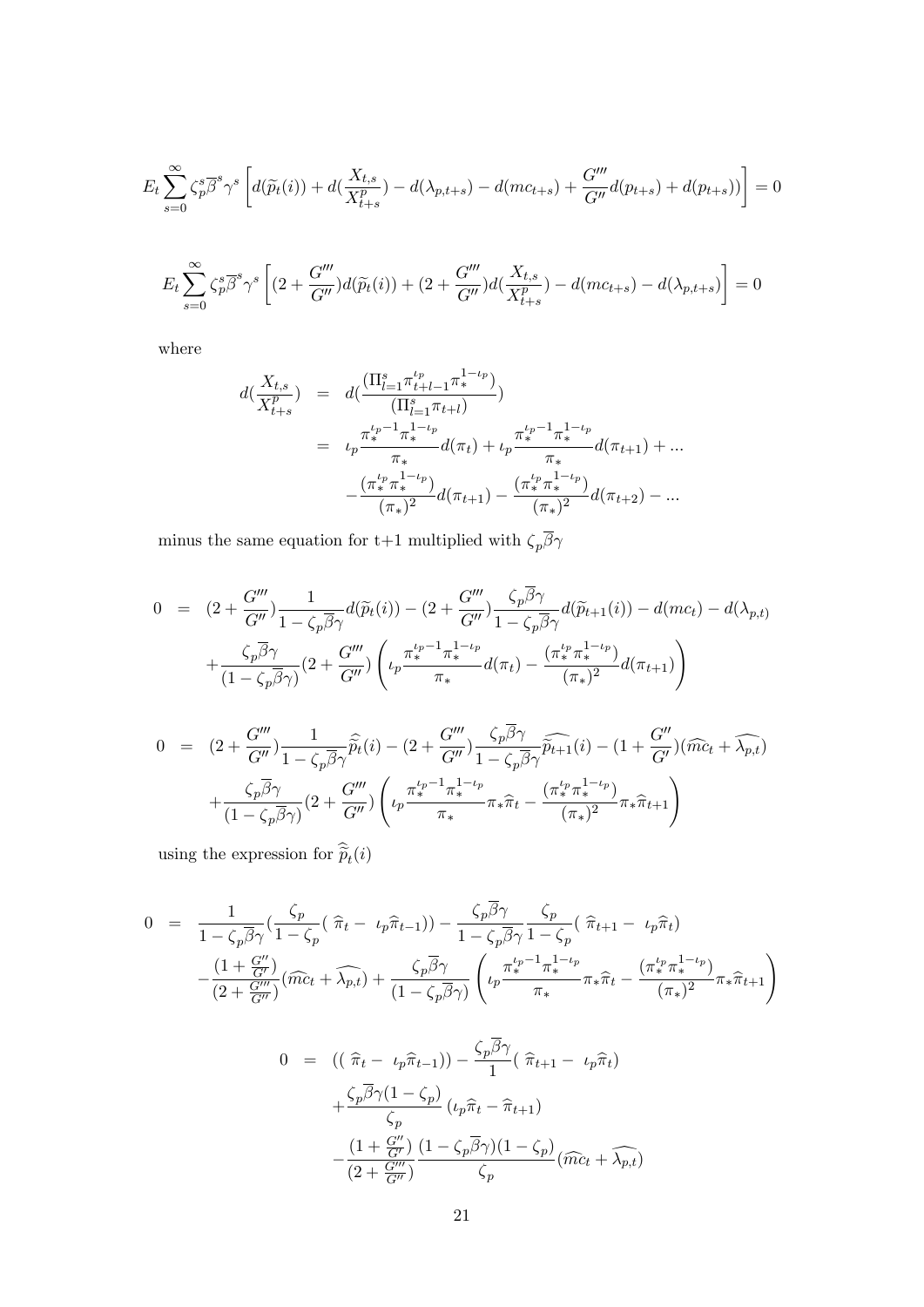$$
0 = \hat{\pi}_t - \iota_p \hat{\pi}_{t-1} - \zeta_p \overline{\beta} \gamma \hat{\pi}_{t+1} + \zeta_p \overline{\beta} \gamma \iota_p \hat{\pi}_t + \overline{\beta} \gamma (\iota_p \hat{\pi}_t - \hat{\pi}_{t+1}) - \overline{\beta} \gamma \zeta_p (\iota_p \hat{\pi}_t - \hat{\pi}_{t+1}) - \frac{(1 + \frac{G''}{G})}{(2 + \frac{G'''}{G'})} \frac{(1 - \zeta_p \overline{\beta} \gamma)(1 - \zeta_p)}{\zeta_p} (\widehat{mc}_t + \widehat{\lambda}_{p,t})
$$

$$
(1 + \overline{\beta}\gamma \iota_p) \hat{\pi}_t = \iota_p \hat{\pi}_{t-1} + \overline{\beta}\gamma \hat{\pi}_{t+1} + A \frac{(1 - \zeta_p \overline{\beta}\gamma)(1 - \zeta_p)}{\zeta_p} (\widehat{mc}_t + \widehat{\lambda_{p,t}})
$$
(53)  
with  $A = \frac{(1 + \frac{G''}{G'})}{(2 + \frac{G'''}{G''})}$ 

If we consider the special case in which the aggregator function G reduces to the Dixit-Stiglitz aggregator, we can see that option 1 and option 2 results in the same NKPC: in that case  $G(x) = (x)^{1/(1+\lambda)}$  and  $A = 1$ . The following relation between A and the curvature holds:

$$
A = \frac{(1 + \frac{G''}{G'})}{(2 + \frac{G'''}{G''})} = \frac{1}{\lambda \epsilon + 1} = \frac{1}{\frac{\epsilon}{\epsilon - 1} + 1}
$$

$$
\epsilon = \frac{d(\epsilon)}{d(x)} = \frac{d(\frac{G''}{xG'})}{d(x)} = 1 + \epsilon + \epsilon \frac{G'''}{G''}
$$

Eq. 28 becomes:

$$
\widehat{k}_t = \widehat{w}_t - \widehat{r}_t^k + \widehat{L}_t. \tag{54}
$$

Eq. 34 becomes:

$$
(1-h/\gamma)\widehat{\xi}_t = (1-h/\gamma)\widehat{b^1}_t - \sigma_c \widehat{c}_t + \sigma_c(h/\gamma)\widehat{c}_{t-1} + (1-h/\gamma)(\sigma_c - 1)L^{1+\nu_l}\widehat{L}_t
$$

using 
$$
w_*^h = \frac{U'_{l,*}}{\Xi_*} = [(c_t - (h/\gamma)c_{t-1})] L_t^{\nu_l}
$$
:  
\n
$$
(1 - h/\gamma)\hat{\xi}_t = (1 - h/\gamma)\hat{b}_t - \sigma_c \hat{c}_t + \sigma_c (h/\gamma)\hat{c}_{t-1} + (\sigma_c - 1)(w_*^h L/c_*)\hat{L}_t \qquad (55)
$$

 $\left[\frac{w_{*}^{h}L}{c}\right]$  $\frac{v_*^n L}{c_*} = \frac{1}{1+2}$  $\frac{1}{1+\lambda_w}\frac{1-\alpha}{\alpha}r_*^k$  $rac{k}{*}\frac{k_{*}}{y_{*}}$  $\overline{y_*}$  $\frac{y_{*}}{y_{*}}$  $\frac{y_*}{c_*}$ ]

Eq. 35 becomes:

$$
\hat{\xi}_t = \hat{b}_t^2 + \hat{R}_t + E_t[\hat{\xi}_{t+1}] - E_t[\hat{\pi}_{t+1}].
$$
\n(56)

Eq. 36 becomes:

$$
\widehat{k}_t = \widehat{u}_t + \widehat{\overline{k}}_{t-1}.
$$

Eq. 37 becomes:

$$
\widehat{\bar{k}}_t = (1 - \frac{i_*}{\overline{k}_*}) \widehat{\bar{k}}_{t-1} + \frac{i_*}{\overline{k}_*} \mu_t + \frac{i_*}{\overline{k}_*} \widehat{i}_t.
$$
\n(57)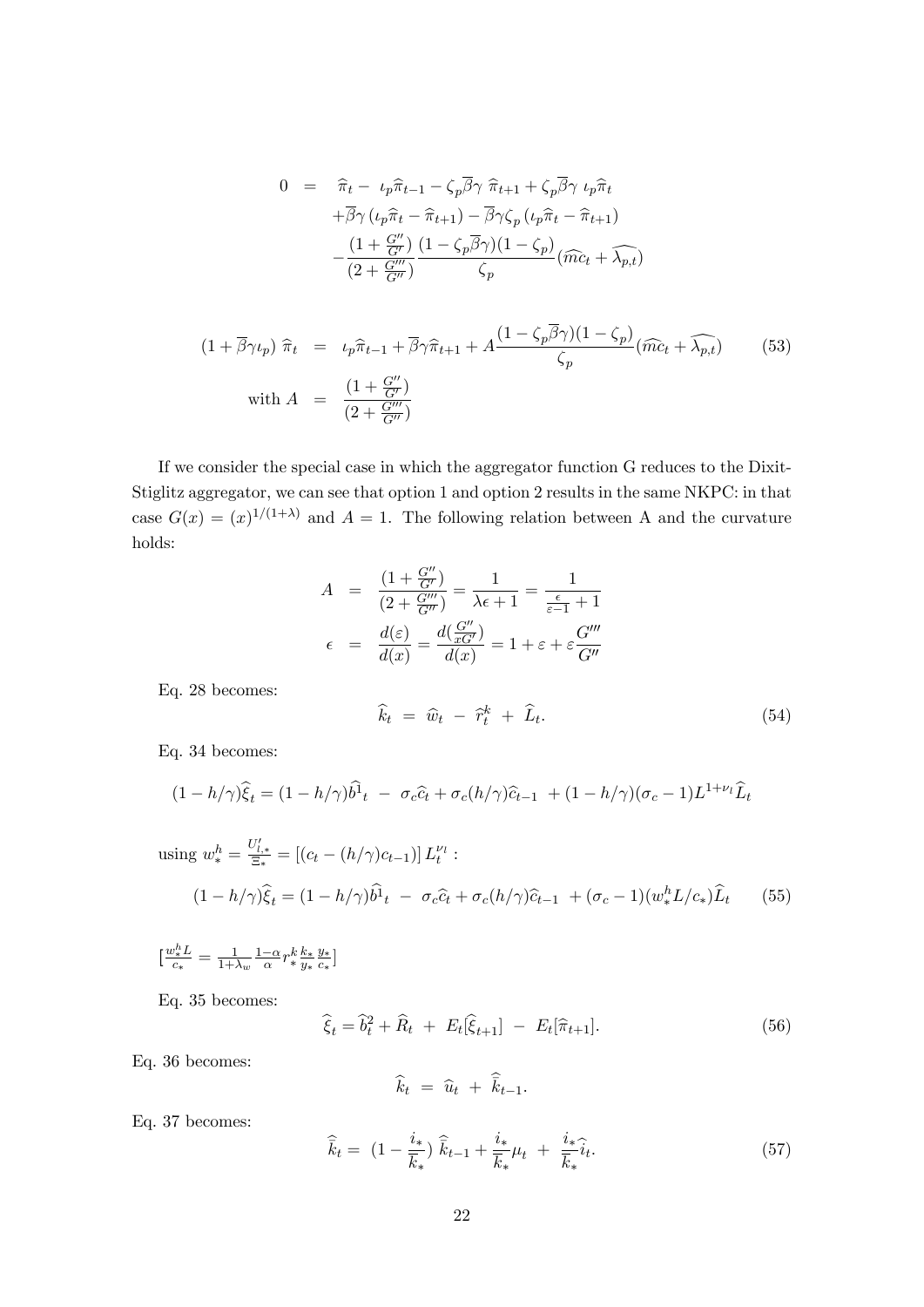Eq. 38 becomes:

$$
Q_t^k \mu_t \left[ 1 - S\left(\frac{i_t \gamma}{i_{t-1}}\right) - S'\left(\frac{i_t \gamma}{i_{t-1}}\right) \frac{i_t \gamma}{i_{t-1}} \right] + \overline{\beta} E_t \left\{ \frac{\xi_{t+1}}{\xi_t} [Q_{t+1}^k \mu_{t+1} S'\left(\frac{i_{t+1} \gamma}{i_t}\right) \left(\frac{i_{t+1} \gamma}{i_t}\right)^2] \right\} = 1
$$

becomes:

$$
\widehat{Q}_t^k + \widehat{\mu}_t - \gamma^2 S'' \widehat{i}_t + \gamma^2 S'' \widehat{i}_{t-1} + (\overline{\beta}\gamma)\gamma^2 S'' \widehat{i}_{t+1} - (\overline{\beta}\gamma)\gamma^2 S'' \widehat{i}_t = 0
$$
  

$$
\widehat{i}_t = \frac{1}{(1+\overline{\beta}\gamma)} (\widehat{i}_{t-1} + (\overline{\beta}\gamma)\widehat{i}_{t+1} + \frac{1}{\gamma^2 S''} \widehat{Q}_t^k + \frac{1}{\gamma^2 S''} \widehat{\mu}_t
$$
(58)

Eq. 39 becomes:

$$
\widehat{Q}_t^k = -\xi_t + E_t[\xi_{t+1}] + \frac{r_*^k}{r_*^k + (1-\delta)} E_t[r_{t+1}^k] + \frac{(1-\delta)}{r_*^k + (1-\delta)} E_t[Q_{t+1}^k].\tag{59}
$$

where the steady state expression  $\overline{\beta}(r_*^k + (1 - \tau)) = 1$  is used. Eq. 40 becomes:

$$
r_*^k \hat{r}_t^k = a'' \hat{u}_t. \tag{60}
$$

or in case of accumulated costs (assuming  $s = 0$ ) expressed relative to output:

$$
ak_t = \frac{a'(u_*)\overline{k}_*}{\gamma}\widehat{u}_t + \frac{1-\delta}{\gamma}ak_{t-1}
$$

$$
= r_*^k k \widehat{u}_t + \frac{1-\delta}{\gamma}ak_{t-1}
$$

### Option 2 for wage setting:

Eq. 42 becomes:

 $=$ 

$$
(1 + \lambda_w) w^h \widehat{w}_t^h + \lambda_w w^h \widehat{\lambda_{w,t}} - \frac{\widetilde{w}}{(1 - \zeta_w \overline{\beta} \gamma)} \widehat{\widetilde{w}}_t + \frac{\zeta_w \beta \gamma \widetilde{w}}{(1 - \zeta_w \overline{\beta} \gamma)} \widehat{\widetilde{w}}_{t+1}
$$

$$
- \frac{\zeta_w \overline{\beta} \gamma \widetilde{w}}{(1 - \zeta_w \overline{\beta} \gamma)} \iota_w \widehat{\pi}_t + \frac{\zeta_w \overline{\beta} \gamma \widetilde{w}}{(1 - \zeta_w \overline{\beta} \gamma)} \widehat{\pi}_{t+1}
$$
0

Using Eq. 43:

$$
\frac{1}{1-\zeta_w}\widehat{w}_t - \frac{\zeta_w}{1-\zeta_w}\widehat{w}_{t-1} + \frac{\zeta_w}{1-\zeta_w}\widehat{\pi}_t - \frac{\zeta_w\iota_w}{1-\zeta_w}\widehat{\pi}_{t-1} = \widehat{\widetilde{w}}_t.
$$

and

$$
\widehat{w}_t^h = \frac{1}{1 - h/\gamma}\widehat{c}_t - \frac{h/\gamma}{1 - h/\gamma}\widehat{c}_{t-1} + \nu_l \widehat{L}_t
$$

results in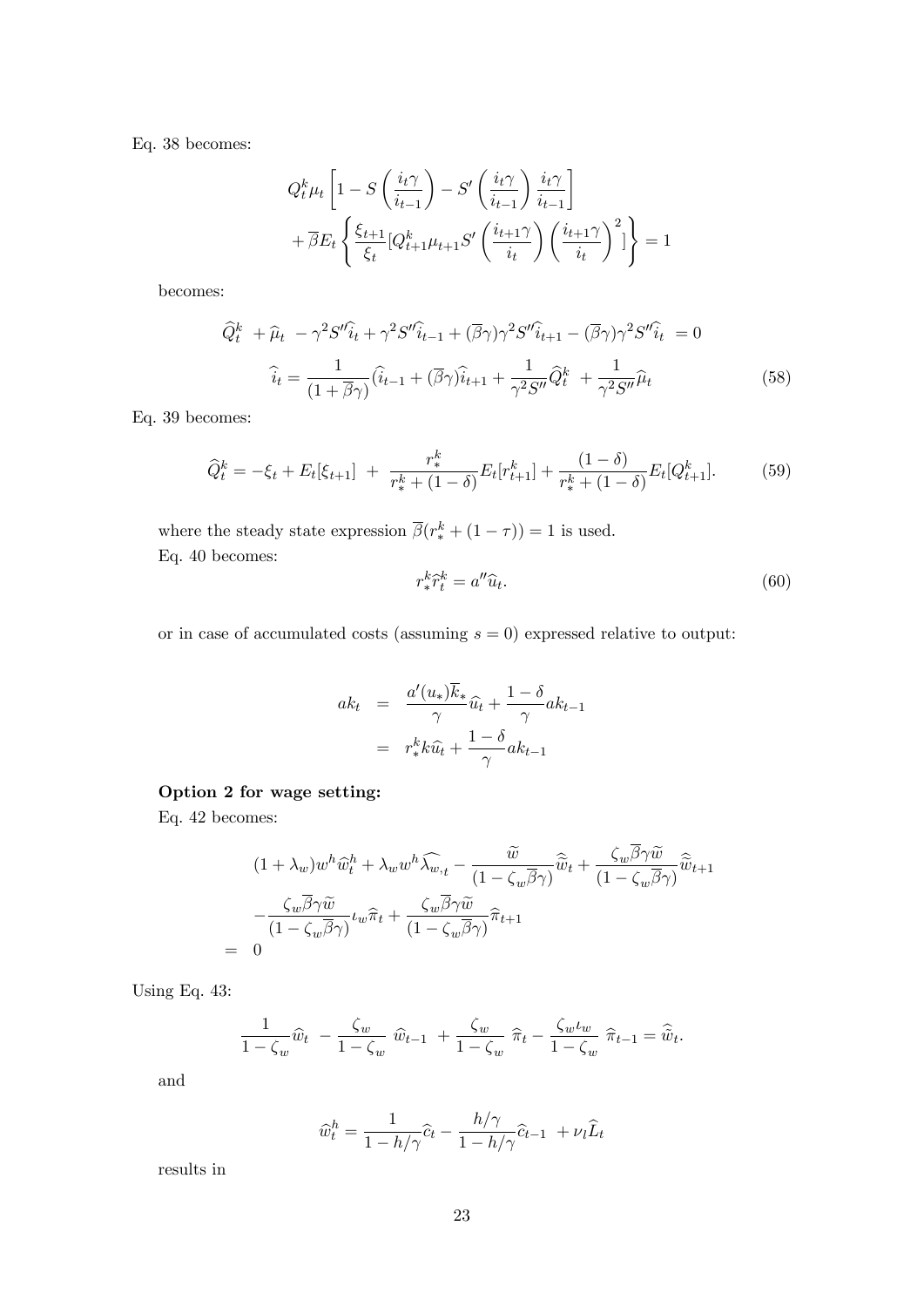$$
(1 + \lambda_w) w^h \widehat{w}_t^h + \lambda_w w^h \widehat{\lambda_{w,t}} - \widetilde{w} \widehat{w}_t + \widetilde{w} \widehat{w}_t
$$
  
\n
$$
- \frac{\widetilde{w}}{(1 - \zeta_w \overline{\beta} \gamma)} \frac{1}{(1 - \zeta_w)} [\widehat{w}_t - \zeta_w \widehat{w}_{t-1} + \zeta_w \widehat{\pi}_t - \zeta_w \iota_w \widehat{\pi}_{t-1}]
$$
  
\n
$$
+ \frac{\zeta_w \overline{\beta} \gamma \widetilde{w}}{(1 - \zeta_w \overline{\beta} \gamma)} \frac{1}{(1 - \zeta_w)} [\widehat{w}_{t+1} - \zeta_w \widehat{w}_t + \zeta_w \widehat{\pi}_{t+1} - \zeta_w \iota_w \widehat{\pi}_t]
$$
  
\n
$$
- \frac{\zeta_w \overline{\beta} \gamma \widetilde{w}}{(1 - \zeta_w \overline{\beta} \gamma)} \frac{(1 - \zeta_w)}{(1 - \zeta_w)} \iota_w \widehat{\pi}_t + \frac{\zeta_w \overline{\beta} \gamma \widetilde{w}}{(1 - \zeta_w \overline{\beta} \gamma)} \frac{(1 - \zeta_w)}{(1 - \zeta_w)} \widehat{\pi}_{t+1}
$$
  
\n= 0

$$
(1 - \zeta_w \overline{\beta} \gamma)(1 - \zeta_w) \left[ \widehat{w}_t^h + \frac{\lambda_w}{(1 + \lambda_w)} \widehat{\lambda_{w,t}} - \widehat{w}_t \right]
$$
  
+ 
$$
(1 - \zeta_w \overline{\beta} \gamma - \zeta_w + \zeta_w \overline{\beta} \gamma \zeta_w) \widehat{w}_t
$$
  
- 
$$
[\widehat{w}_t - \zeta_w \widehat{w}_{t-1} + \zeta_w \widehat{\pi}_t - \zeta_w \iota_w \widehat{\pi}_{t-1}]
$$
  
+ 
$$
\zeta_w \overline{\beta} \gamma [\widehat{w}_{t+1} - \zeta_w \widehat{w}_t + \zeta_w \widehat{\pi}_{t+1} - \zeta_w \iota_w \widehat{\pi}_t]
$$
  
- 
$$
\zeta_w \overline{\beta} \gamma \iota_w (1 - \zeta_w) \widehat{\pi}_t + \zeta_w \overline{\beta} \gamma (1 - \zeta_w) \widehat{\pi}_{t+1}
$$
  
= 0

$$
(61)
$$
\n
$$
= \frac{(1 + \overline{\beta}\gamma)\widehat{w}_t - \widehat{w}_{t-1} - \overline{\beta}\gamma\widehat{w}_{t+1}}{\zeta_w} [\widehat{w}_t^h + \frac{\lambda_w}{(1 + \lambda_w)}\widehat{\lambda_{w}_{t}} - \widehat{w}_t]
$$
\n
$$
- (1 + \overline{\beta}\gamma\iota_w)\widehat{\pi}_t + \iota_w\widehat{\pi}_{t-1} + \overline{\beta}\gamma\widehat{\pi}_{t+1}
$$

Eq. (44) becomes:

$$
\widehat{y}_t = \widehat{g}_t + \frac{c_*}{y_*}\widehat{c}_t + \frac{i_*}{y_*}\widehat{i}_t + \frac{r_*^k k_*}{y_*}\widehat{u}_t.
$$
\n(62)

Eq. (27) becomes (remember  $\hat{y}_t = \dot{y}_t$ ):

$$
\widehat{y}_t = \alpha \frac{y_* + \Phi}{y_*} \widehat{k}_t + (1 - \alpha) \frac{y_* + \Phi}{y_*} \widehat{L}_t + \frac{y_* + \Phi}{y_*} \widehat{Z}_t \tag{63}
$$

Eq. (45) becomes:

$$
\widehat{R}_t = \rho_R \widehat{R}_{t-1} + (1 - \rho_R)(\psi_1 \widehat{\pi}_t + \psi_2(\widehat{y}_t - \widehat{y}_t^{flex})) \n+ \psi_3(\widehat{y}_t - \widehat{y}_{t-1} - (\widehat{y}_t^{flex} - \widehat{y}_{t-1}^{flex})) + r_t
$$
\n(64)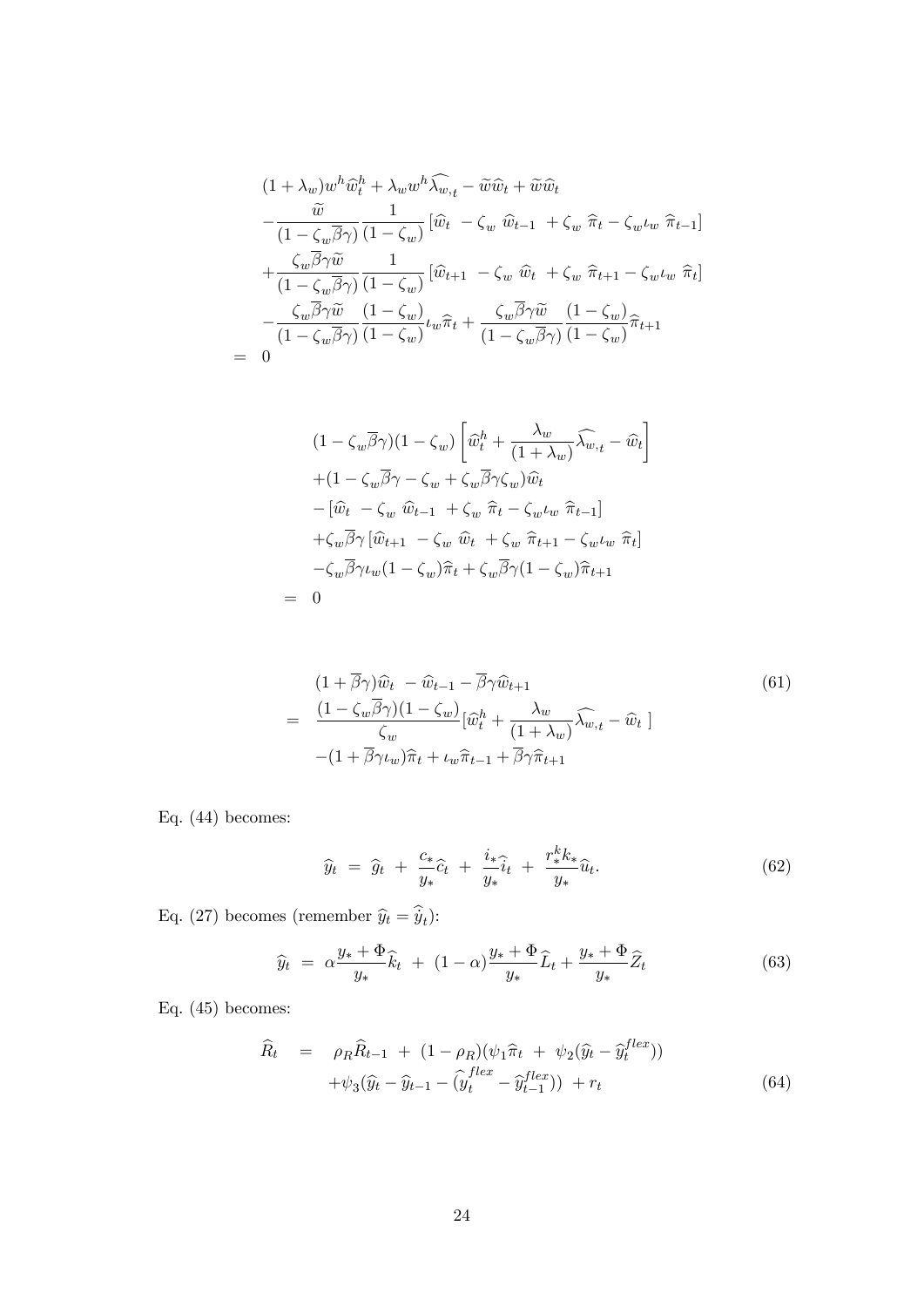# 5 Estimated equations and rescaling residuals

## 5.1 For the sticky economy

Eq. (46):

$$
\widehat{m}c_t = (1 - \alpha) \widehat{w}_t + \alpha \widehat{r}_t^k - \widehat{Z}_t
$$

Eq (53)

$$
(1 + \overline{\beta}\gamma \iota_p) \; \widehat{\pi}_t = \iota_p \widehat{\pi}_{t-1} + \overline{\beta}\gamma E_t \left[ \widehat{\pi}_{t+1} \right] + A \frac{(1 - \zeta_p \beta \gamma)(1 - \zeta_p)}{\zeta_p} (\widehat{mc}_t) + \widehat{\lambda_{p,t}}
$$

Eq (61)

$$
(1 + \overline{\beta}\gamma)\widehat{w}_t - \widehat{w}_{t-1} - \overline{\beta}\gamma E_t [\widehat{w}_{t+1}]
$$
  
= 
$$
\frac{(1 - \zeta_w \overline{\beta}\gamma)(1 - \zeta_w)}{\zeta_w} [\frac{1}{1 - h/\gamma}\widehat{c}_t - \frac{h/\gamma}{1 - h/\gamma}\widehat{c}_{t-1} + \nu_l \widehat{L}_t - \widehat{w}_t]
$$
  
- 
$$
(1 + \overline{\beta}\gamma \iota_w)\widehat{\pi}_t + \iota_w \widehat{\pi}_{t-1} + \overline{\beta}\gamma E_t [\widehat{\pi}_{t+1}] + \widehat{\lambda}_{w,t}
$$

Eq (56)

$$
= \frac{\widehat{c}_t}{(1+(h/\gamma))} E_t \left[\widehat{c}_{t+1}\right] + \frac{(h/\gamma)}{(1+(h/\gamma))} \widehat{c}_{t-1}
$$

$$
- \frac{(1-h/\gamma)}{\sigma_c(1+(h/\gamma))} \left(\widehat{b}_t^2 + \widehat{R}_t - E_t[\widehat{\pi}_{t+1}]\right)
$$

$$
- \frac{(\sigma_c-1)(w_*^h L/c_*)}{\sigma_c(1+(h/\gamma))} \left(E_t \left[\widehat{L}_{t+1}\right] - \widehat{L}_t\right).
$$

Eq (54)

$$
\widehat{k}_t = \widehat{w}_t - \widehat{r}_t^k + \widehat{L}_t.
$$

Eq (60)

$$
r_*^k \hat{r}_t^k = a'' \hat{u}_t.
$$

Eq (57)

$$
\widehat{\overline{k}}_t = (1 - \frac{i_*}{\overline{k}_*}) \widehat{\overline{k}}_{t-1} + \frac{i_*}{\overline{k}_*} \mu_t + \frac{i_*}{\overline{k}_*} \widehat{i}_t.
$$

Eq (58)

$$
\widehat{i}_t = \frac{1}{(1+\overline{\beta}\gamma)}(\widehat{i}_{t-1} + (\overline{\beta}\gamma)E_t\left[\widehat{i}_{t+1}\right] + \frac{1}{\gamma^2 S''}\widehat{Q}_t^k + \frac{1}{\gamma^2 S''}\widehat{\mu}_t
$$